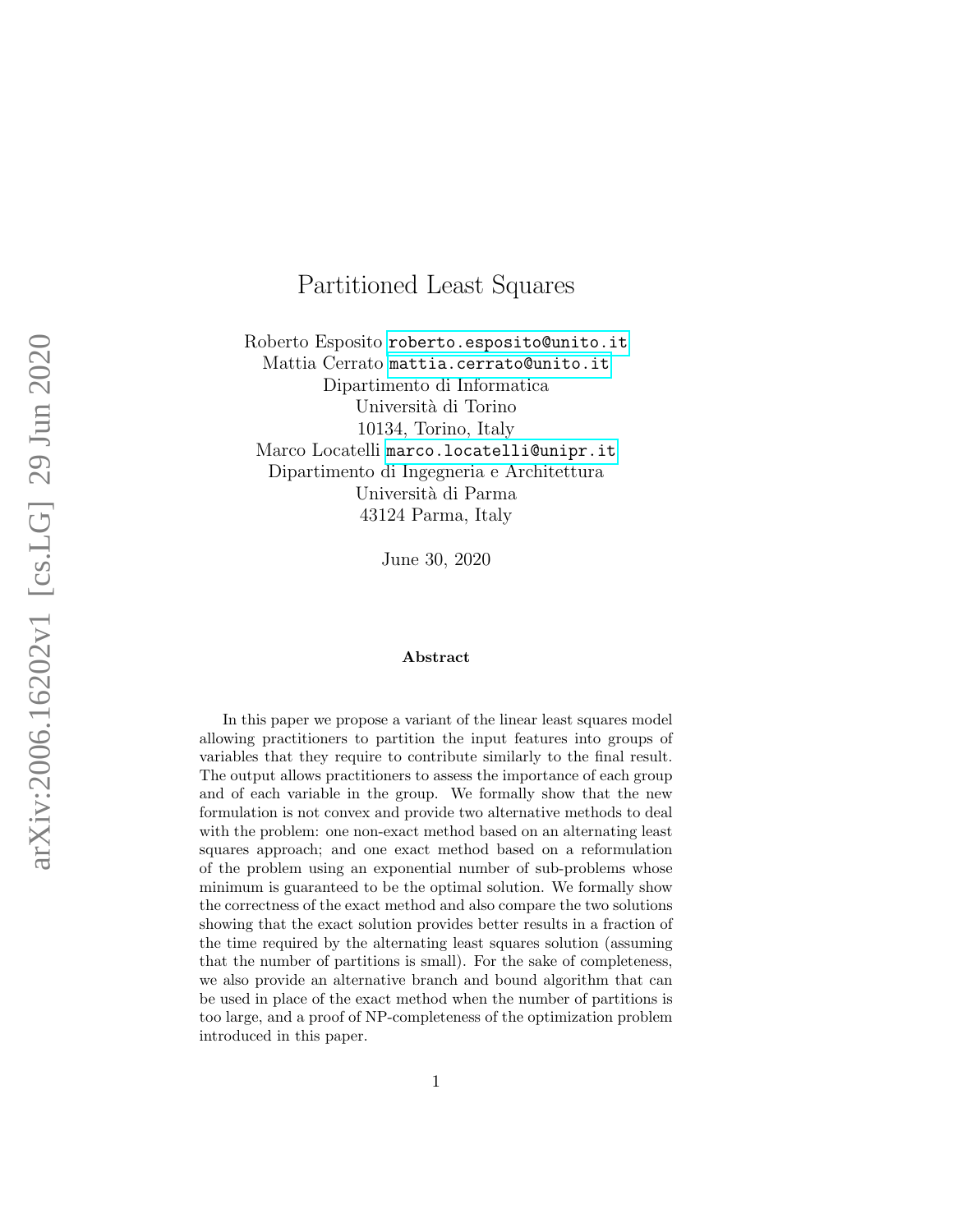## <span id="page-1-0"></span>1 Introduction

Linear regression models are among the most extensively employed statistical methods in science and industry alike [\[Bro et al., 2002,](#page-32-0) [Intriligator et al.,](#page-33-0) [1978,](#page-33-0) [Isobe et al., 1990,](#page-33-1) [Nievergelt, 2000,](#page-34-0) [Reeder et al., 2004\]](#page-34-1). Their simplicity, ease of use and performance in low-data regimes enables their usage in various prediction tasks. As the number of observations usually exceeds the number of variables, a practitioner has to resort to approximating the solution of an overdetermined system. Least squares approximation benefits from a closed-form solution and is the oldest [\[Gauss, 1995\]](#page-33-2) and most known approach in linear regression analysis. Among the benefits of linear regression models there is the possibility of easily interpreting how much each variate is contributing to the approximation of the dependent variable by means of observing the magnitudes and signs of the associated parameters.

In some application domains, partitioning the variables in non-overlapping subsets is beneficial either as a way to insert human knowledge into the regression analysis task or to further improve model interpretability. When considering high-dimensionality data, grouping variables together is also a natural way to make it easier to reason about the data and the regression result. As an example, consider a regression task where the dependent variable is the score achieved by students in an University or College exam. A natural way to group the dependent variables is to divide them into two groups where one contains the variables which represent a student's effort in the specific exam (hours spent studying, number of lectures attended...), while another contains the variables related to previous effort and background (number of previous exams passed, number of years spent at University or College, grade average...). Assuming all these variables could be measured accurately, it might be interesting to know how much each group of variables contributes to the student's score. As a further example, when analyzing complex chemical compounds, it is possible to group together fine-grained features to obtain a partition which refers to high-level properties of the compound (such as structural, interactive and bond-forming among others), and knowing how much each high-level property contributes to the result of the analysis is often of great practical value [\[Caron et al., 2013\]](#page-32-1).

In this paper we introduce a variation on the linear regression problem which allows for partitioning variables into meaningful groups. The parameters obtained by solving the problem allow one to easily assess the contribution of each group to the dependent variable as well as the importance of each element of the group.

The newly introduced problem is not easy to solve and indeed we will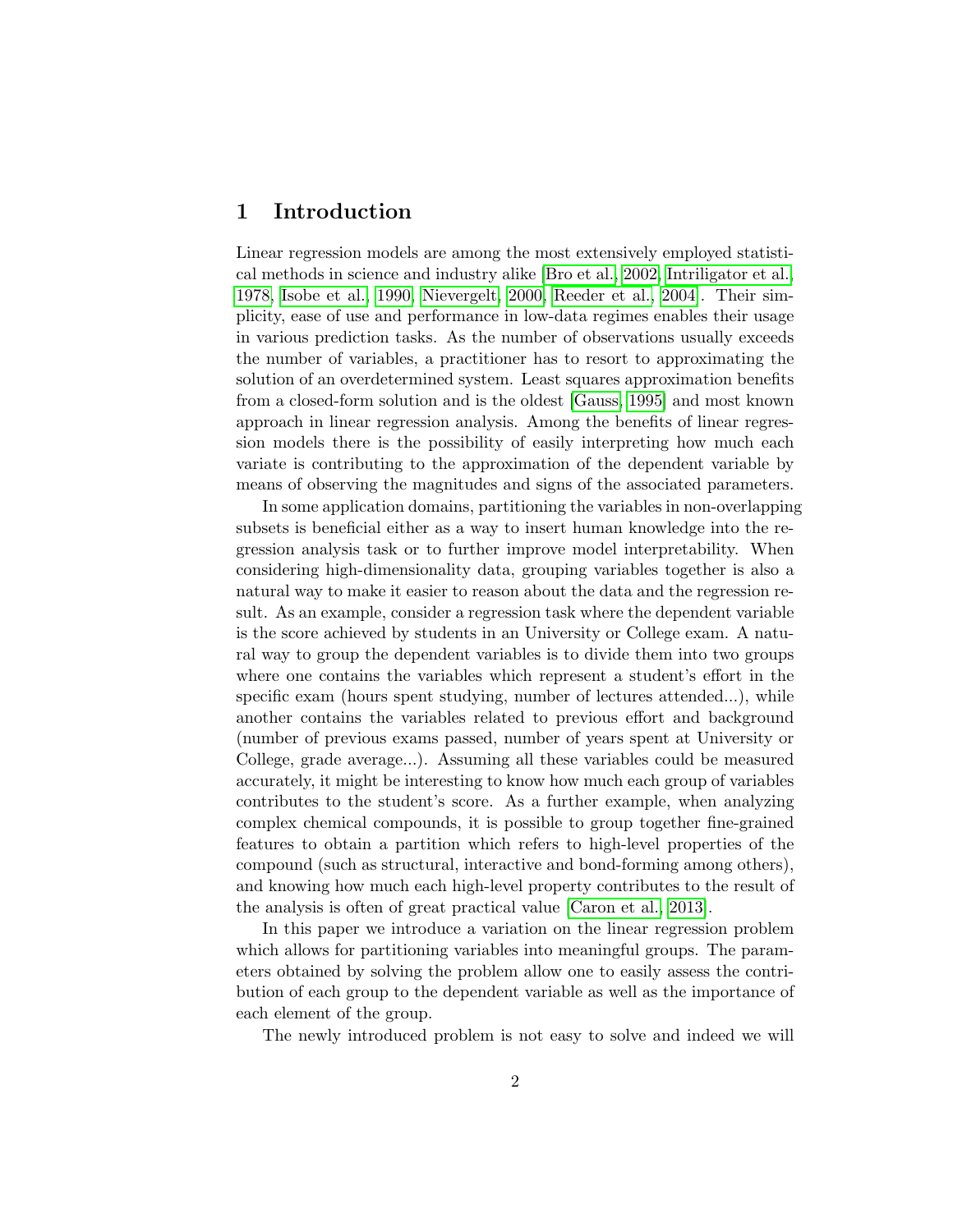prove the non-convexity of the objective, and the NP-completeness of the problem itself. In Section [3](#page-10-0) we introduce two possible algorithms to solve the problem. One is based on an Alternate Convex Search method [\[Wendell](#page-34-2) [and Hurter Jr., 1976\]](#page-34-2), where the optimization of the parameters is iterative and can get trapped into local minima; the other is based on a reformulation of the original problem into an exponential number of sub-problems, where the exponent is the cardinality  $K$  of the partition. We prove convergence of the alternating least square algorithm and the global optimality of the result returned by the second approach. We also provide guidance for building a branch and bound [\[Lawler and Wood, 1966\]](#page-33-3) solution that might be useful when the cardinality of the partition is too large to use the exact algorithm.

We test the two algorithms on several datasets. Our experiments include data extracted from the analysis of chemical compounds [\[Caron et al., 2013\]](#page-32-1) in a particular setting where this kind of analysis already proved to be of value to practitioners, and a number of datasets having a large amount of features which we selected from the UCI repository [\[Dua and Graff, 2017\]](#page-32-2): in this latter case the number, size, and composition of the partition has been decided arbitrarily just to experiment with the provided algorithms. Our experimental results show that the exact algorithm is usually a good choice, the non-exact algorithm being preferable when high accuracy is not required and/or the cardinality of the partition is too large.

While to the best of our knowledge the regression problem and the algorithms we present are novel, there has been previous work dealing with alternative formulations to the linear regression problem. Some of them have shown to be of great practical use and have received attention from both researchers and practitioners.

Partial Least Squares (PLS) Regression [\[Wold et al., 2001\]](#page-34-3) is a very popular method in hard sciences such as chemists and chemometrics. PLS has been designed to address the bad behavior of ordinary least squares when the dataset is small, especially when the number of features is large in comparison. In such cases, one can try to select a smaller set of features allowing a better behavior. A very popular way to select important features is to use Principal Component Analysis (PCA) to select the features that contributes most to the variation in the dataset. However, since PCA is based on the data matrix alone, one risks to filter out features that are highly correlated with the target variables in  $\bf{Y}$ . PLS has been explicitly designed to solve this problem by decomposing  $X$  and  $Y$  simultaneously and in such a way to explain as much as possible of the covariance between  $\bf{X}$  and Y [\[Abdi, 2010\]](#page-32-3). Our work is substantially different from these approaches since we are not concerned at all with the goal of removing variables. On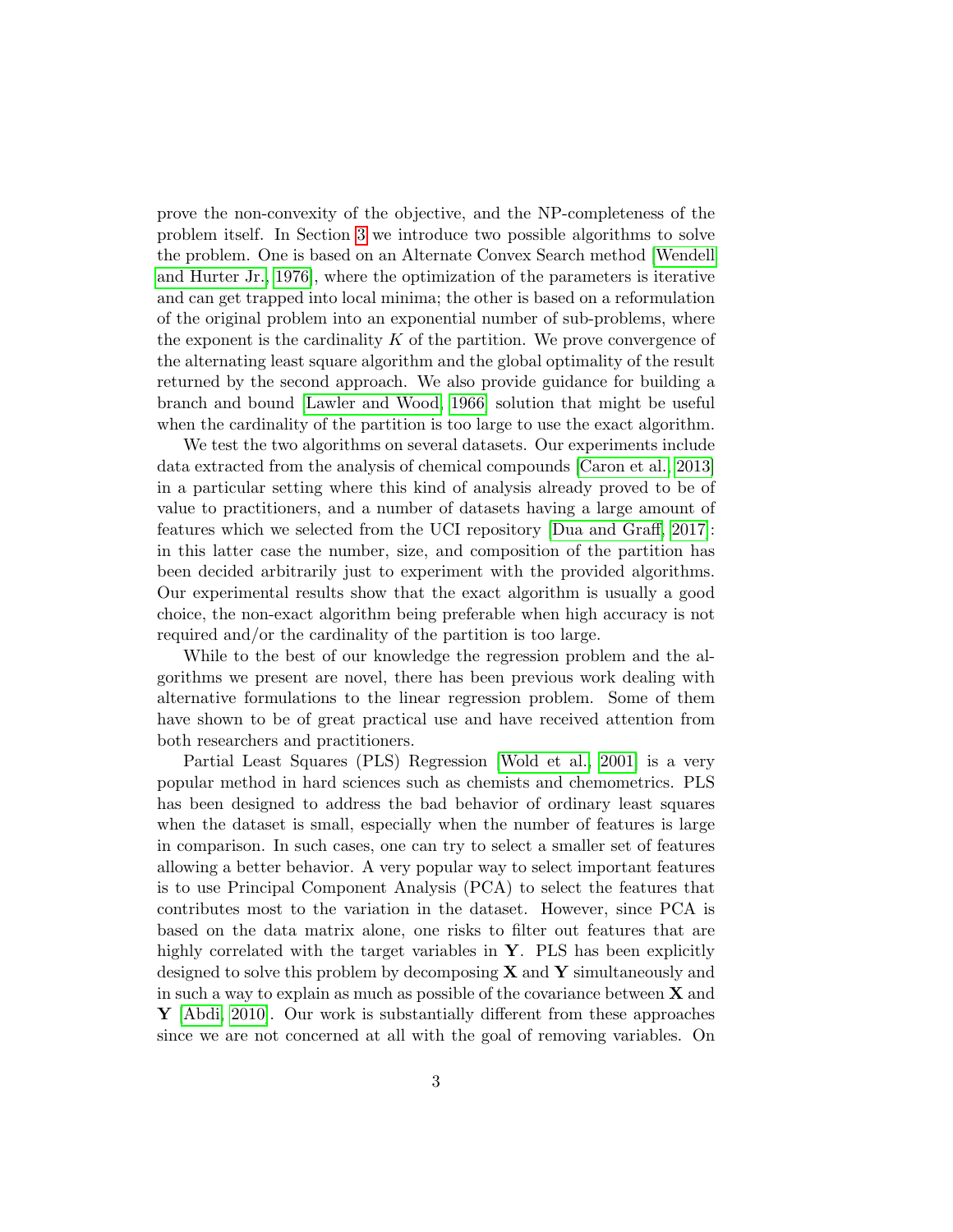the contrary, we group them so to make the result more interpretable and to provide valuable information about the importance of each group.

Yet another set of techniques that resembles our work are those where a partition of the variables is used to select groups of features. Very well known members of this family of algorithms are group lasso methods [\[Bakin,](#page-32-4) [1999,](#page-32-4) [Yuan and Lin, 2006\]](#page-34-4) [\(Huang et al.](#page-33-4) [\[2012\]](#page-33-4) provide a review of such methodologies). In these works, the authors tackle the problem of selecting grouped variables for accurate prediction. In this case, as in ours, the groups for the variables are defined by the user, but in their case the algorithm needs to predict which subset of the groups will lead to better performances (i.e., either all variables in a group will be used as part of the solution or none of them will be). This is a rather different problem with respect to the one that we introduce here. In our case, we shall assume that all groups are relevant to the analysis. However, in our case we seek a solution where all variables in the same group contributes in the same direction (i.e., with the same sign) to the solution. We argue that this formulation allows for an easier interpretation of the contribution of the whole group as well as of the variables included in each group.

In this paper we introduce a new least squares problem and provide algorithms to solve it. Our contributions include:

- The definition of the Partitioned Least Squares (PartitionedLS) problem;
- A formal non-convexity proof for the objective of the PartitionedLS problem;
- PartLS-alt: an iterative algorithm solving the PartitionedLS problem;
- PartLS-opt: an optimal algorithm solving the PartitionedLS problem;
- A formal proof of convergence of PartLS-alt;
- A formal proof of the global optimality of PartLS-opt;
- The main ideas needed to implement a branch and bound solution aimed at optimizing PartLS-opt;
- A formal proof of NP-completeness of the PartitionedLS problem;
- Information about how to update the algorithms to regularize the solutions;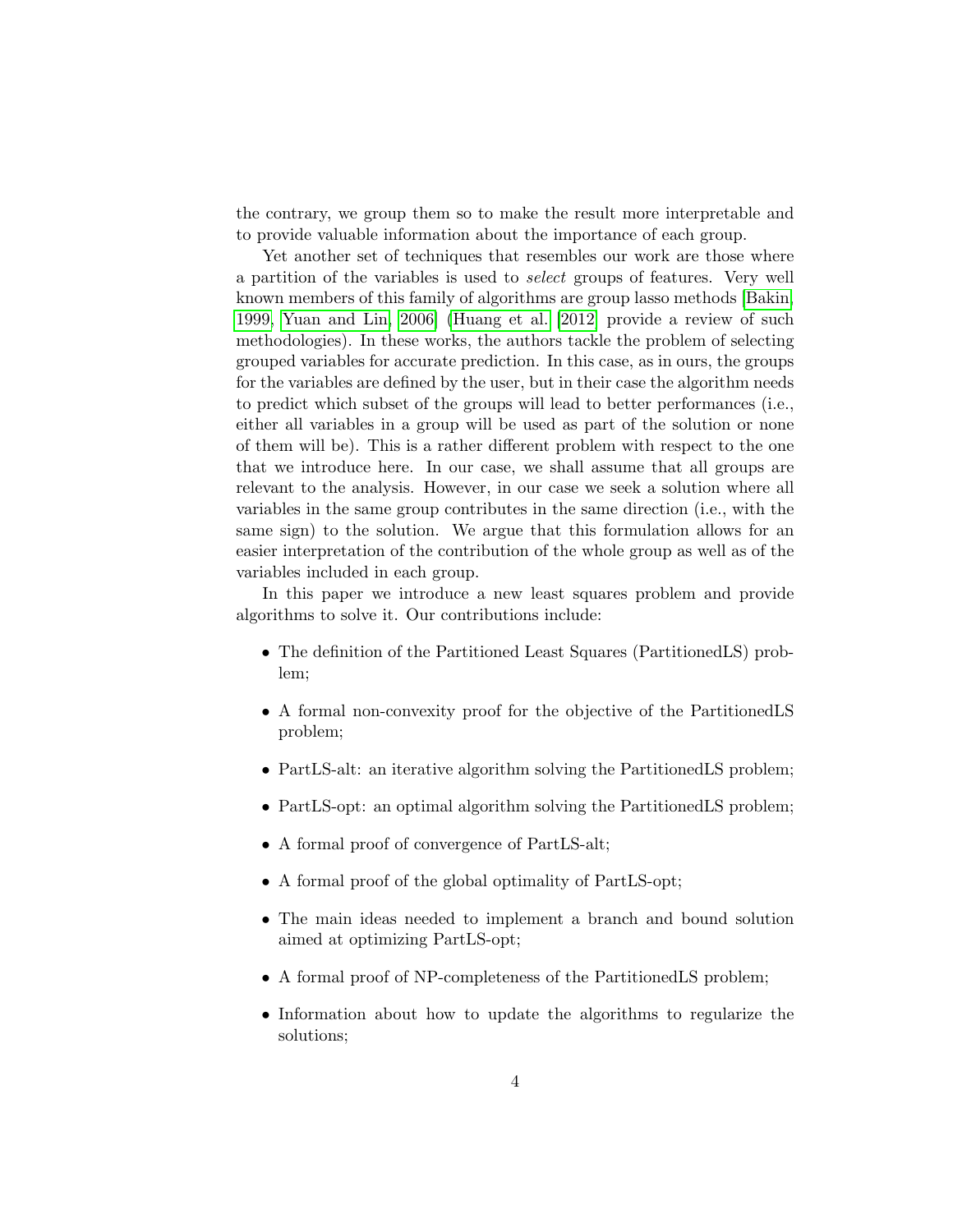- Information about how to leverage the non-negative least squares algorithm [\[Lawson and Hanson, 1995\]](#page-33-5) to improve numerical stability;
- An experimentation of the two algorithms over several datasets.

### 2 Model description

In this work we denote matrices with capital bold letters such as  $X$  and vectors with lowercase bold letters as  $v$ . In the text we use a regular (nonbold) font weight when we refer to the name of the vector or when we refer to scalar values contained in the vector. In other words, we use the bold face only when we refer to the vector itself. For instance, we might say that the values in the  $\alpha$  vector are those contained in the vector  $\alpha$ , which contains in position *i* the scalar  $\alpha_i$ . We consistently define each piece of notation as soon as we use it, but we also report it in Table [1,](#page-5-0) where the reader can more easily access the whole notation employed throughout the paper.

Let us consider the problem of inferring a linear least squares model to predict a real variable y given a vector  $x \in \mathbb{R}^M$ . We will assume that the examples are available at learning time as an  $N \times M$  matrix **X** and  $N \times 1$ column vector  $y$ . We will also assume that the problem is expressed in homogeneous coordinates, i.e., that  $X$  has an additional column containing values equal to 1, and that the intercept term of the affine function is included into the weight vector  $w$  to be computed.

The standard least squares formulation for the problem at hand is to minimize the quadratic loss over the residuals, i.e.:

$$
\text{minimize}_{\boldsymbol{w}} \|\mathbf{X}\boldsymbol{w} - \boldsymbol{y}\|_2^2.
$$

This is a problem that has the closed form solution  $\mathbf{w} = (\mathbf{X}^T \mathbf{X})^{-1} \mathbf{X}^T \mathbf{y}$ . As mentioned in Section [1,](#page-1-0) in many application contexts where  $M$  is large, the resulting model is hard to interpret. However, it is often the case that domain experts can partition the elements in the weights vector into a small number of groups and that a model built on this partition would be much easier to interpret. Then, let P be a "partition" matrix for the problem at hand (this is not a partition matrix in the linear algebra sense, it is simply a matrix containing the information needed to partition the features of the problem). More formally, let **P** be a  $M \times K$  matrix where  $P_{m,k} \in \{0,1\}$ is equal to 1 iff feature number  $m$  belongs to the  $k$ -th partition element. We will also write  $P_k$  to denote the set  $\{m|P_{m,k}=1\}$  of all the features belonging to the k-th partition element.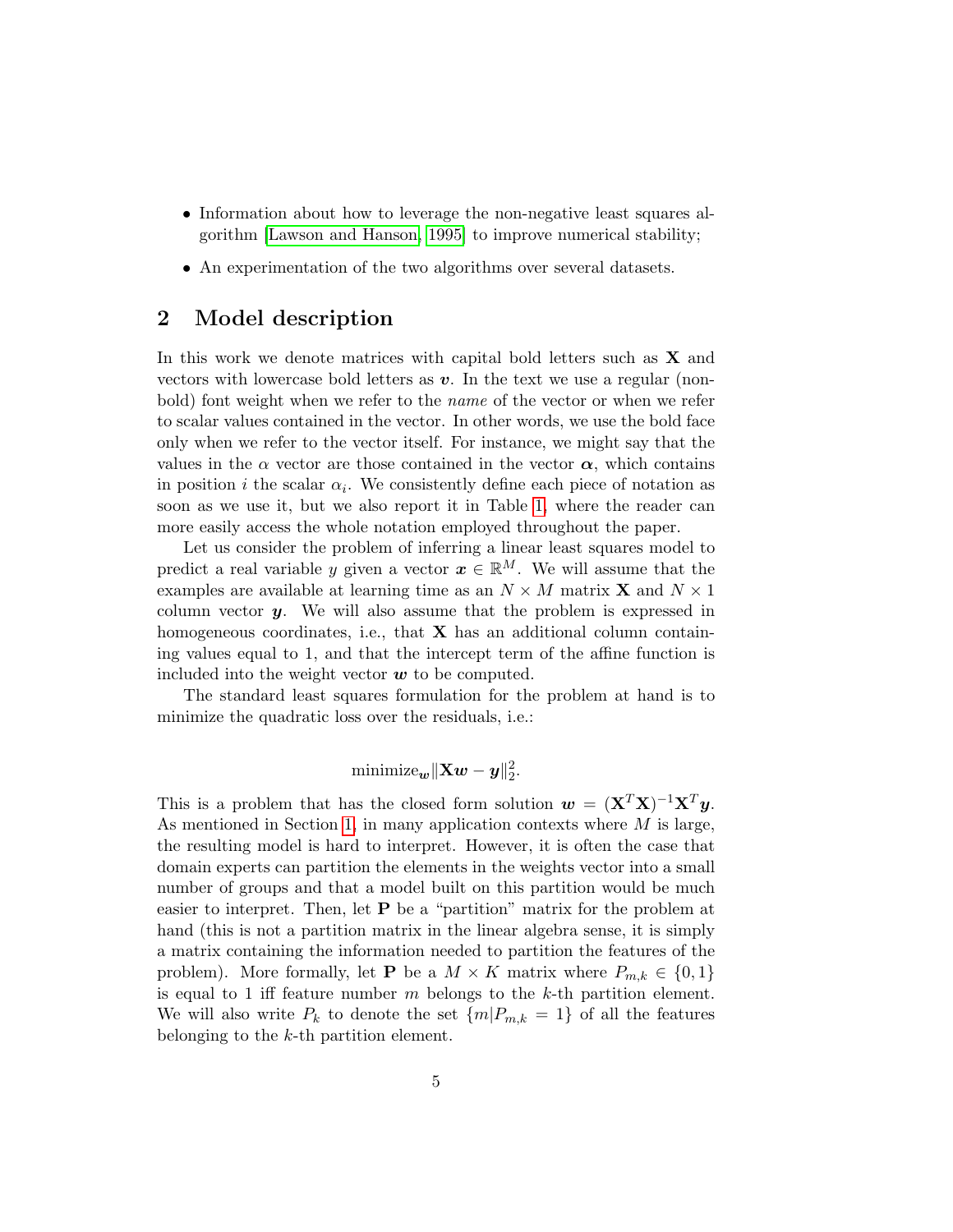|                         | rable 1: Notation                                                                                                    |
|-------------------------|----------------------------------------------------------------------------------------------------------------------|
| Symbol(s)               | Definition                                                                                                           |
| $a_i$                   | <i>i</i> -th component of vector $a$ .                                                                               |
| $(\cdot)_n$             | Shorthand to specify vectors (or matrices) in terms of their                                                         |
|                         | components. For instance $(i)_i$ shall denote a vector v such                                                        |
|                         | that $v_i = i$ .                                                                                                     |
| k, K                    | $k$ is the index for iterating over the $K$ subsets belonging to                                                     |
| m, M                    | the partition.<br>$m$ is the index for iterating over the $M$ variables.                                             |
| X                       | an $N \times M$ matrix containing the descriptions of the training                                                   |
|                         | instances.                                                                                                           |
| ${\bf A}\times {\bf B}$ | matrix multiplication operation (we also simply write it AB                                                          |
|                         | when the notation appears clearer).                                                                                  |
| $\bm{y}$                | a vector of length N containing the labels assigned to the                                                           |
|                         | examples in $X$ .                                                                                                    |
|                         | wildcard used in subscriptions to denote whole columns or                                                            |
|                         | whole rows: e.g., $X_{\bullet,k}$ denotes the k-th column of matrix X                                                |
|                         | and $\mathbf{X}_{m,\bullet}$ denotes its <i>m</i> -th row.                                                           |
| $^\star$                | denotes an optimal solution, e.g., $p^*$ denotes the optimal so-                                                     |
|                         | lution of the Partitioned LS problem, while $p_b^*$ denotes the<br>optimal solution of the Partitioned LS-b problem. |
| $\mathbf P$             | a $M \times K$ partition matrix, $P_{m,k} \in \{0,1\}$ , with $P_{m,k} = 1$ iff                                      |
|                         | variable $\alpha_m$ belongs to the k-th element of the partition.                                                    |
| $P_k$                   | the set of all indices in the $k$ -th element of the partition:                                                      |
|                         | ${m P_{k,m}=1}.$                                                                                                     |
| k[m]                    | index of the partition element to which $\alpha_m$ belongs, i.e.: $k[m]$                                             |
|                         | is such that $m \in P_{k[m]}$ .                                                                                      |
| O                       | Hadamard (i.e., element-wise) product. When used to mul-                                                             |
|                         | tiply a matrix by a column vector, it is intended that the                                                           |
|                         | columns of the matrix are each one multiplied (element-wise)                                                         |
|                         | by the column vector.                                                                                                |
| Ø                       | Hadamard (i.e., element-wise) division.                                                                              |
| $\succeq$               | element-wise larger-than operator: $\alpha \succeq 0$ is equivalent to                                               |
|                         | $\alpha_m \geq 0$ for $m \in 1M$ .                                                                                   |
|                         |                                                                                                                      |

<span id="page-5-0"></span>Table 1: Notation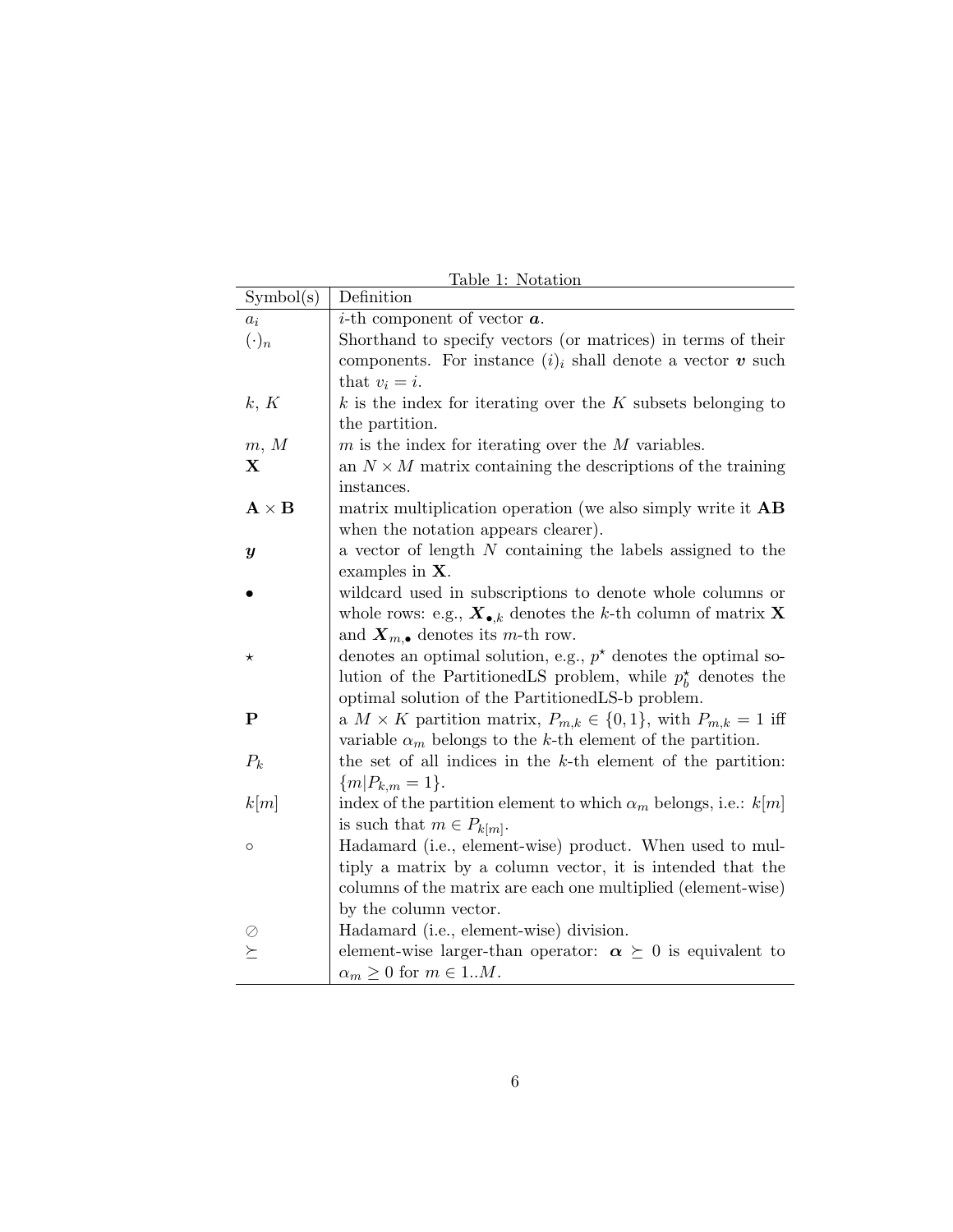Here we introduce the Partitioned Least Squares (PartitionedLS) problem, a model where we introduce  $K$  additional variables and express the whole regression problem in terms of these new variables (and in terms of how the original variables contribute to the predictions made using them). The simplest way to describe the new model is to consider its regression function (to make the discussion easier, we start with the data matrix  $\bf{X}$ expressed in non-homogenous coordinates and switch to homogenous coordinates afterwards):

<span id="page-6-0"></span>
$$
f(\mathbf{X}) = \left(\sum_{k=1}^{K} \beta_k \sum_{m \in P_k} \alpha_m x_{n,m} + t\right)_n, \qquad (1)
$$

i.e.,  $f(\mathbf{X})$  computes a vector whose *n*-th component is the one reported within parenthesis (see Table [1](#page-5-0) for details on the notation). The first summation is over the  $K$  sets in the partition that domain experts have identified as relevant, while the second one iterates over all variables in that set. We note that the m-th  $\alpha$  weight contributes to the k-th element of the partition only if feature number  $m$  belongs to it. As we shall see, we require that all  $\alpha$  values are nonnegative, and that  $\forall k : \sum_{m \in P_k} \alpha_m = 1$ . Consequently, the expression returns a vector of predictions calculated in terms of two sets of weights: the  $\beta$  weights, which are meant to capture the magnitude and the sign of the contribution of the k-th element of the partition, and the  $\alpha$ weights, which are meant to capture how each feature in the  $k$ -th set contributes to it. We note that the  $\alpha$  weight vector is of the same length as the vector  $w$  in the least squares formulation. Despite this similarity, we prefer to use a different symbol because the interpretation of (and the constraints on) the  $\alpha$  weights are different with respect to the w weights.

It is easy to verify that the definition of  $f$  in  $(1)$  can be rewritten in matrix notation as:

<span id="page-6-1"></span>
$$
f(\mathbf{X}) = \left(\sum_{k=1}^{K} \beta_k \sum_{m} P_{m,k} \alpha_m x_{n,m} + t\right)_n = \mathbf{X} \times (\mathbf{P} \circ \boldsymbol{\alpha}) \times \boldsymbol{\beta} + t,\qquad(2)
$$

where ∘ is the Hadamard product extended to handle column-wise products. More formally, if **Z** is a  $A \times B$  matrix, **1** is a B dimensional vector with all entries equal to 1, and  $\boldsymbol{a}$  is a column vector of length A, then  $\mathbf{Z} \circ \boldsymbol{a} \triangleq$  $\mathbf{Z} \circ (\boldsymbol{a} \times \mathbf{1}^T)$ ; where the  $\circ$  symbol on the right hand side of the definition is the standard Hadamard product. Equation [\(2\)](#page-6-1) can be rewritten in homogeneous coordinates as:

<span id="page-6-2"></span>
$$
f(\mathbf{X}) = \mathbf{X} \times (\mathbf{P} \circ \boldsymbol{\alpha}) \times \boldsymbol{\beta},\tag{3}
$$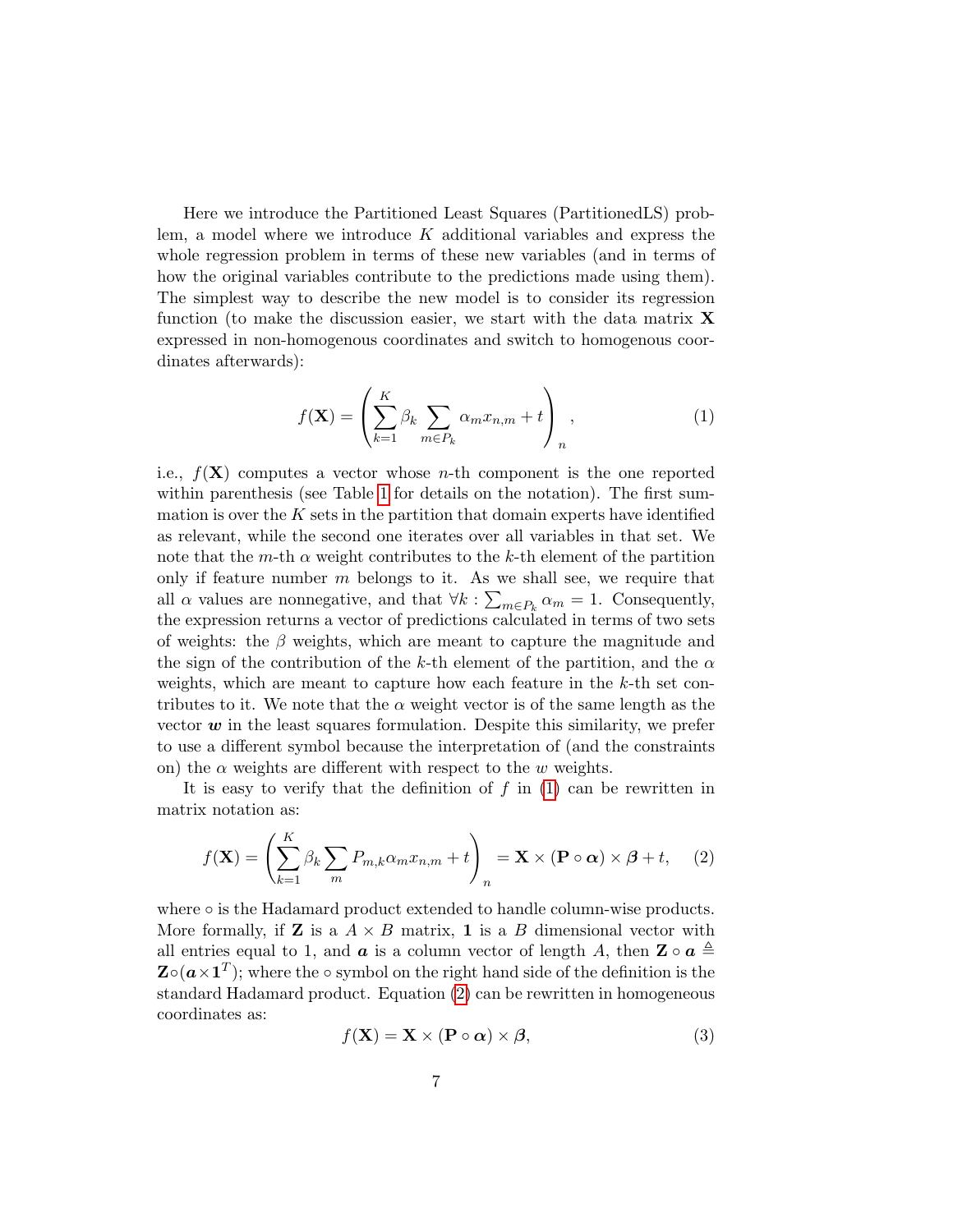where  $X$  incorporates a column with all entries equal to 1, and we consider an additional group (with index  $K + 1$ ) having a single  $\alpha_{M+1}$  variable in it. Given the constraints on  $\alpha$  variables,  $\alpha_{M+1}$  is forced to assume a value equal to 1 and the value of t is then totally incorporated into  $\beta_{K+1}$ . In the following we will assume for ease of notation that the problem is given in homogeneous coordinates and that the constants  $M$  and  $K$  already account for the additional single-variable group.

Definition 1 The partitioned least square (PartitionedLS) problem is formulated as:

$$
minimize_{\alpha,\beta} \|\mathbf{X} \times (\mathbf{P} \circ \alpha) \times \beta - \mathbf{y}\|_2^2
$$
  
s.t.  $\alpha \succeq 0$   

$$
\mathbf{P}^T \times \alpha = 1.
$$

In summary, we want to minimize the squared residuals of  $f(\mathbf{X})$ , as defined in  $(3)$ , under the constraint that for each subset k in the partition, the set of weights form a distribution: they need to be all nonnegative as imposed by  $\alpha \succeq 0$  constraint and they need to sum to 1 as imposed by constraint  ${\bf P}^T\times {\boldsymbol{\alpha}} = {\bf 1}.$ 

Unfortunately we do not know a closed form solution for this problem. Furthermore, the problem is not convex and hence hard to solve to global optimality using standard out-of-the-box solvers. Even worse, later on we shall prove that the problem is actually NP-complete. The following theorem states the non-convexity of the objective function formally.

#### Theorem 1 The PartitionedLS problem is not convex.

**Proof 1** It suffices to show that the Hessian of the objective function is not positive semidefinite. By Schwarz's theorem, since the loss function has continuous second partial derivatives, the matrix is symmetric and we can apply the Sylvester criterion for checking positive definiteness. In practice, we prove that the Hessian is not positive semidefinite by showing that not all leading principal minors are larger than zero. In our specific case, the second minor can be shown to assume values smaller than zero and this proves the theorem. In summary, we need to show that the second principal minor can be smaller than zero, in formulae:

$$
\left| \begin{array}{cc} H_{11} & H_{12} \\ H_{21} & H_{22} \end{array} \right| = H_{11} H_{22} - H_{12} H_{21} < 0.
$$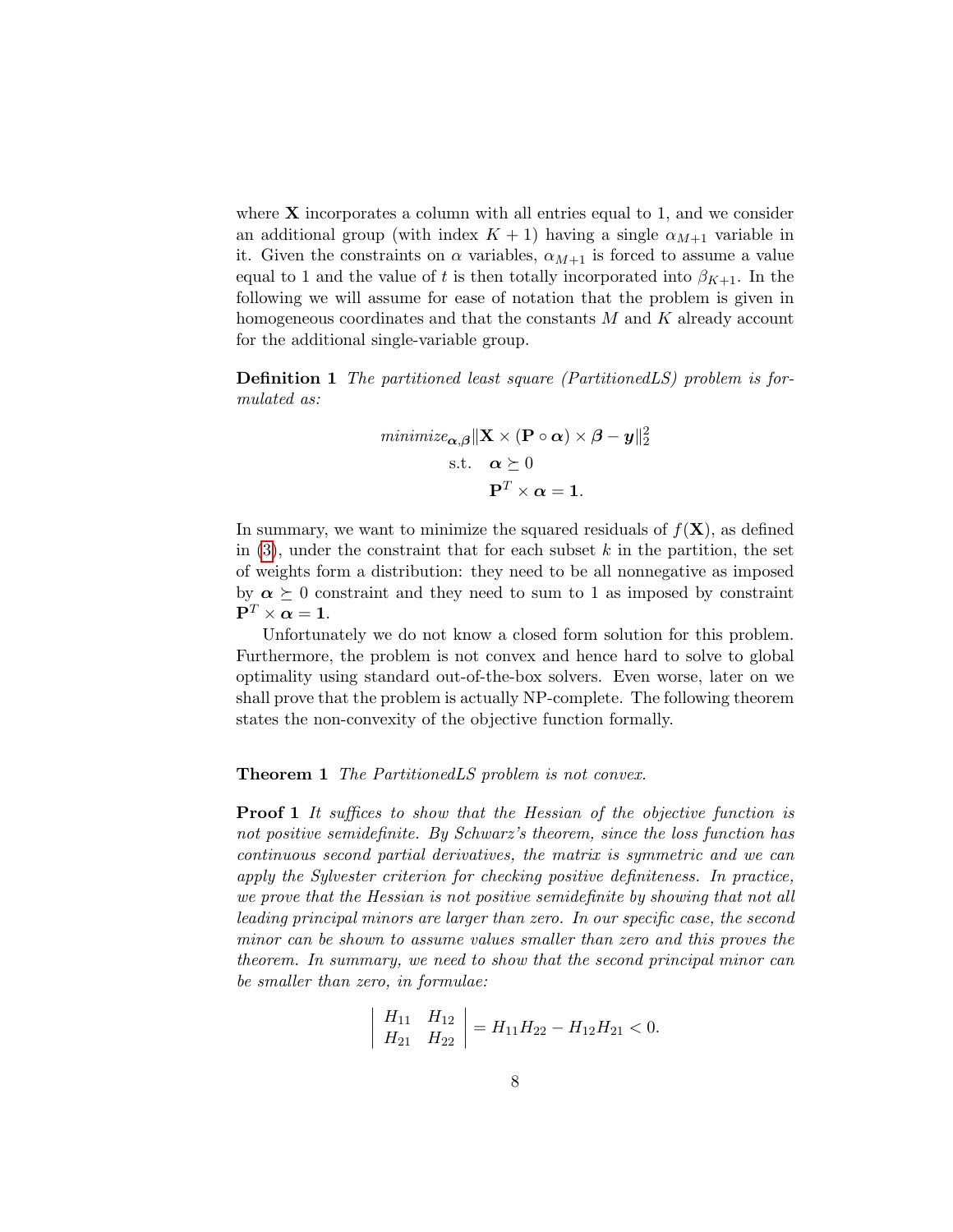Let us denote with L the objective of the PartitionedLS problem

$$
L = \|\mathbf{X} \times (\mathbf{P} \circ \boldsymbol{\alpha}) \times \boldsymbol{\beta} - \boldsymbol{y}\|_2^2
$$
  
= 
$$
\sum_{n} \left( \sum_{k} \beta_k \sum_{\alpha_m \in P_k} \alpha_m x_{n,m} - y_n \right)^2.
$$

In evaluating the derivatives, we consider the variables of the PartitionedLS problem in the following order:  $(\alpha_1, \beta_1, \alpha_2, \beta_2, \ldots, \alpha_K, \beta_K, \alpha_{K+1}, \alpha_{K+2}, \ldots, \alpha_M)$ and assume the problem is not trivial, i.e., that  $m > 1, k > 1$ . In the following, without loss of generality, we will assume that  $\alpha_1 \in P_1$ . Under these assumptions, to prove that the second minor is smaller than zero amounts to prove that:

$$
H_{11}H_{22} - H_{12}H_{21} = \frac{\partial^2 L}{\partial \alpha_1 \partial \alpha_1} \frac{\partial^2 L}{\partial \beta_1 \partial \beta_1} - \frac{\partial^2 L}{\partial \alpha_1 \partial \beta_1} \frac{\partial^2 L}{\partial \beta_1 \partial \alpha_1}
$$

$$
= \frac{\partial^2 L}{\partial \alpha_1^2} \frac{\partial^2 L}{\partial \beta_1^2} - \left(\frac{\partial^2 L}{\partial \alpha_1 \partial \beta_1}\right)^2 < 0.
$$

The partial derivative of the loss function with respect to a specific variable  $\alpha_{\overline{m}}$  is:

$$
\frac{\partial L}{\partial \alpha_{\overline{m}}} = \sum_{n} 2 \left( \sum_{k} \beta_{k} \sum_{m \in P_{k}} \alpha_{m} x_{n,m} - y_{n} \right) \beta_{k[\overline{m}]} x_{n,\overline{m}}
$$

$$
= 2 \sum_{n} \rho_{\alpha,\beta}(n) \beta_{k[\overline{m}]} x_{n,\overline{m}}
$$

$$
= 2 \beta_{k[\overline{m}]} \sum_{n} \rho_{\alpha,\beta}(n) x_{n,\overline{m}},
$$

where  $k[\overline{m}]$  denotes the index of the partition to which feature  $\overline{m}$  belongs and, for the sake of convenience, we define:

$$
\rho_{\alpha,\beta}(n) = \sum_{k} \beta_k \sum_{m \in P_k} \alpha_m x_{n,m} - y_n.
$$

The partial derivative w.r.t. one of the  $\beta$  variables is:

$$
\frac{\partial L}{\partial \beta_k} = 2 \sum_n \rho_{\alpha,\beta}(n) \sum_{m \in P_k} \alpha_m x_{n,m}.
$$

The second order derivatives we are interested into are: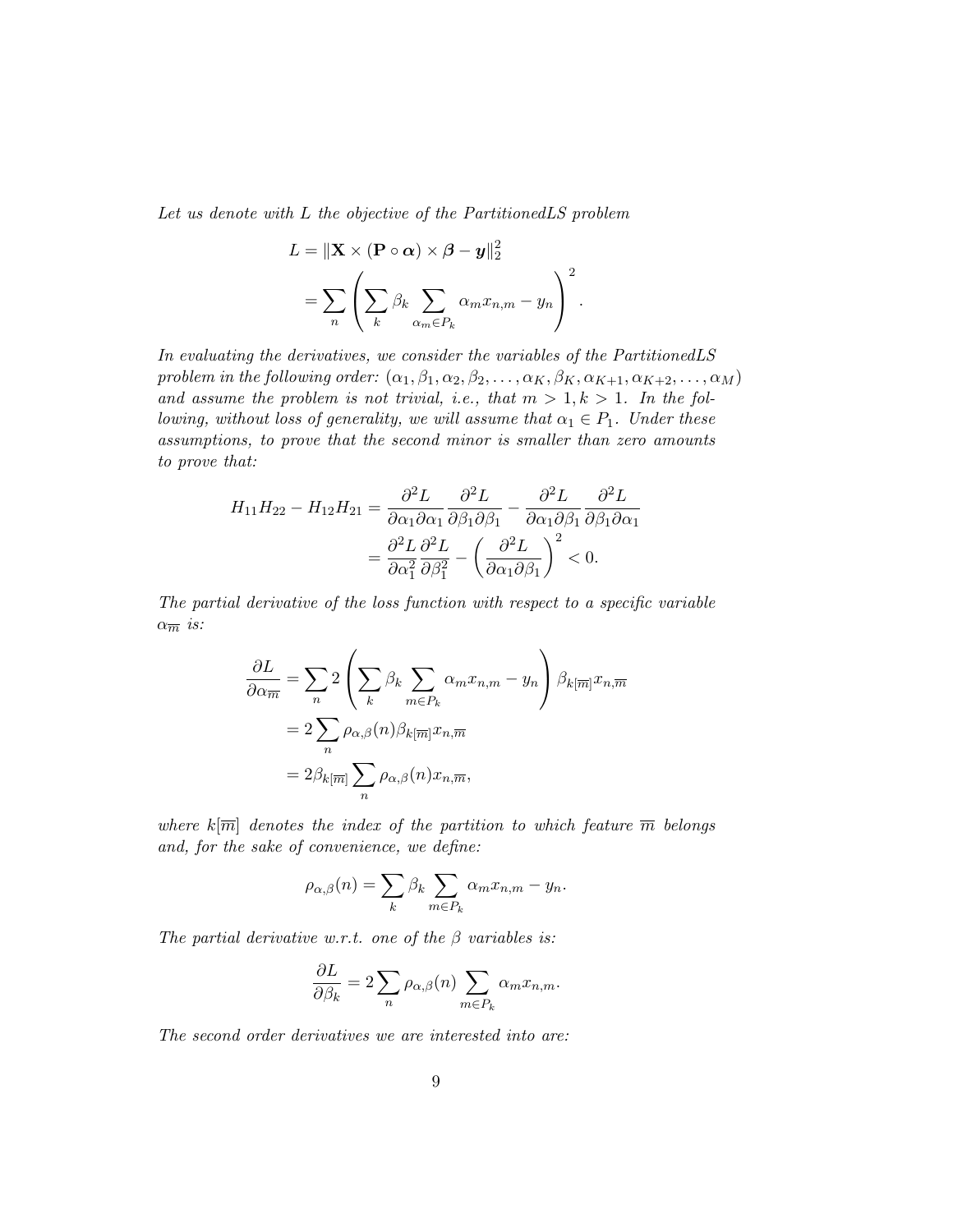$$
\frac{\partial^2 L}{\partial \alpha_m^2} = 2\beta_{k[m]} \sum_n x_{n,m} \frac{\partial}{\partial \alpha_m} \rho_{\alpha,\beta}(n) = 2\beta_{k[m]} \sum_n x_{n,m} \beta_{k[m]} x_{n,m}
$$
  
\n
$$
= 2\beta_{k[m]}^2 \sum_n x_{n,m}^2
$$
  
\n
$$
\frac{\partial^2 L}{\partial \beta_k^2} = 2 \sum_n \left( \sum_{m \in P_k} \alpha_m x_{n,m} \right)^2
$$
  
\n
$$
\frac{\partial^2 L}{\partial \alpha_m \partial \beta_k} = 2 \sum_n \frac{\partial}{\partial \beta_k} [\beta_k x_{n,m} \rho_{\alpha,\beta}(n)]
$$
  
\n
$$
= 2 \sum_n \left[ x_{n,m} \rho_{\alpha,\beta}(n) + \beta_k x_{n,m} \sum_{\overline{m} \in P_k} \alpha_{\overline{m}} x_{n,\overline{m}} \right],
$$

where we assumed  $k[m] = k$  since in the case we are interested, we have  $m = 1, k = 1$  and  $\alpha_1 \in P_1$ . Instantiating these derivatives for  $k = 1, m = 1$ :

<span id="page-9-0"></span>
$$
H_{11}H_{22} - H_{12}H_{21} = \left(2\beta_1^2 \sum_n x_{n,1}^2\right) 2 \sum_n \left(\sum_{m \in P_1} \alpha_m x_{n,m}\right)^2 - \left[2 \sum_n x_{n,1} \left(\beta_1 \sum_{m \in P_1} \alpha_m x_{n,m} + \rho_{\alpha,\beta}(n)\right)\right]^2.
$$
 (4)

Now, it is enough to observe that the term on the left hand-side of the minus sign only depends on  $\beta_1$ , while the term on the right-hand side of the minus sign depends also on  $\beta_2, \ldots, \beta_K$  and can be made arbitrarily large as we increase the values of these variables, thus making  $(4)$  negative and the Hessian not semidefinite positive.

In the following we will provide two algorithms that solve the above problem. One is an alternating least squares approach which scales well with  $K$ , but it is not guaranteed to provide the globally optimal solution. The other one is a reformulation of the problem through a (possibly) large number of convex problems whose minimum is guaranteed to be the globally optimal solution of the original problem. Even though the second algorithm does not scale well with  $K$ , we believe that this *should not be a problem* since the PartitionedLS is by design well suited for a small group of interpretable groups. However, we do sketch a possible branch and bound strategy to mitigate this problem in Section [3.4.](#page-18-0)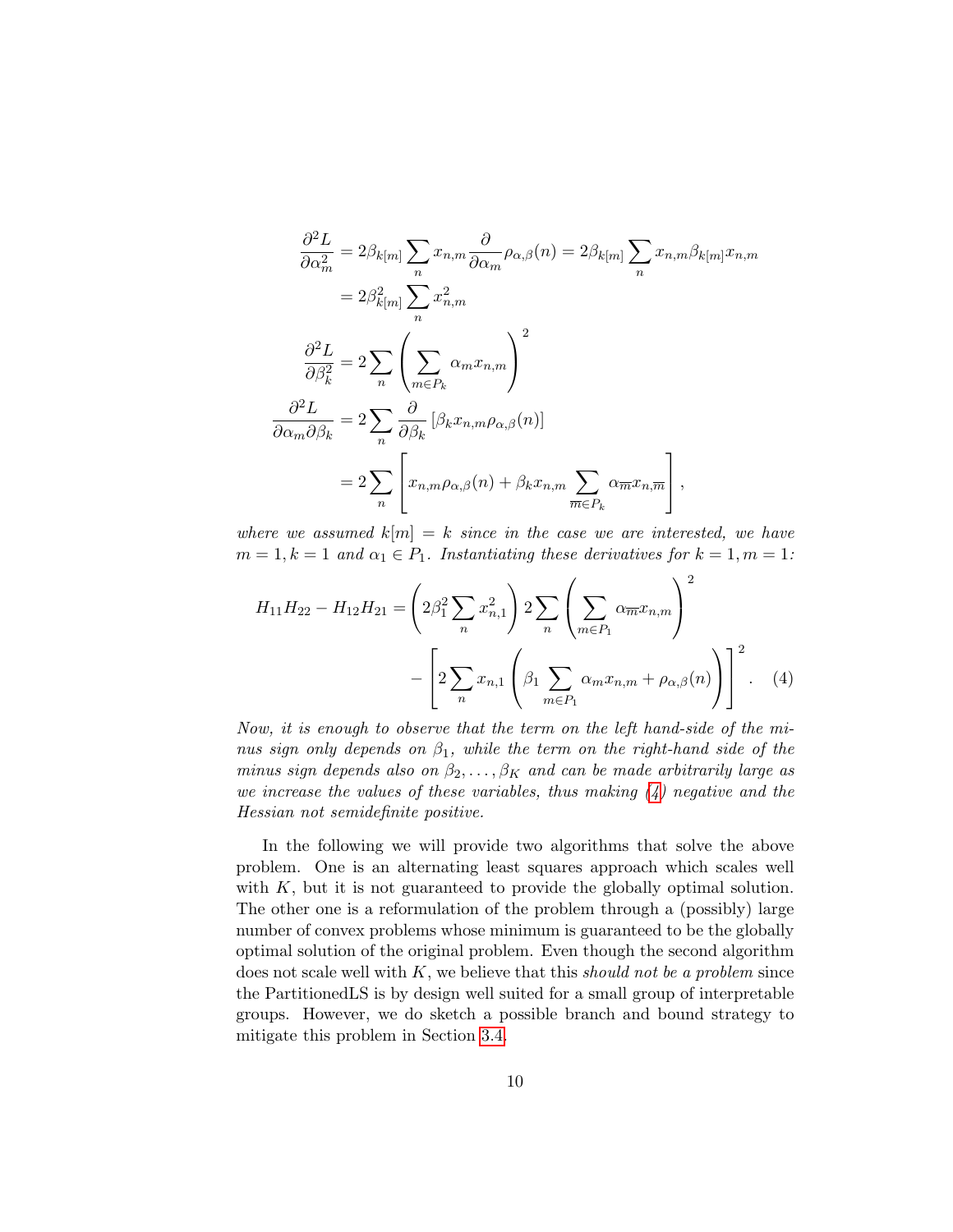Remark 1 The PartitionedLS model presented so far has no regularization mechanism in place and, as such, it risks overfitting the training set. Since the  $\alpha$  values are normalized by definition, the only parameters that need regularization are those collected in the  $\beta$  vector. Then, the regularized version of the objective function simply adds a penalty on the size of the  $\beta$  vector:

<span id="page-10-2"></span>
$$
\|\mathbf{X} \times (\mathbf{P} \circ \boldsymbol{\alpha}) \times \boldsymbol{\beta}\|_{2}^{2} + \eta \|\boldsymbol{\beta}\|_{2}^{2},\tag{5}
$$

where the squared euclidean norm could be substituted with the L1 norm in case a LASSO-like regularization is preferred.

### <span id="page-10-0"></span>3 Algorithms

### <span id="page-10-3"></span>3.1 Alternating Least Squares approach

In the PartitionedLS problem we aim at minimizing a non-convex objective, where the non-convexity depends on the multiplicative interaction between  $\alpha$  and  $\beta$  variables in the expression  $\|\mathbf{X} \times (\mathbf{P} \circ \alpha) \times \beta - \mathbf{y}\|_2^2$ . Interestingly, if one fixes  $\alpha$ , the expression  $X \times (P \circ \alpha)$  results in a matrix  $X'$  that does not depend on any variable. Then, the whole expression can be rewritten as a problem  $p_{\boldsymbol{\alpha}}$  whose objective function  $\|\mathbf{X}'\boldsymbol{\beta} - \boldsymbol{y}\|_2^2$  depends on the parameter vector  $\alpha$  and is the convex objective function of a standard least squares problem in the β variables. In a similar way, it can be shown that by fixing  $\beta$ one also ends up with a convex optimization problem  $p_{\beta}$ . Indeed, after fixing  $\beta$ , the objective function is the squared norm of a vector whose components are affine functions of vector  $\alpha$  (see Section [3.3](#page-15-0) for more details). These observations naturally lead to the formulation of an alternating least squares solution where one alternates between solving  $p_{\alpha}$  and  $p_{\beta}$ . In Algorithm [1](#page-12-0) we formalize this intuition into the PartLS-alt function where, after initializing  $\alpha$  and  $\beta$  randomly, we iterate until some stopping criterion is satisfied (in our experiments we fixed a number  $T$  of iterations, but one may want to stop the algorithm as soon as  $\boldsymbol{a}$  and  $\boldsymbol{c}$  do not change between two iterations). At each iteration we take the latest estimate for the  $\alpha$  variables and solve the  $p_{\alpha}$ problem based on that estimate, we then keep the newly found  $\beta$  variables and solve the  $p<sub>\beta</sub>$  problem based on them. At each iteration the overall objective is guaranteed not to increase in value and, indeed, we prove that, if the algorithm is never stopped, the sequence of  $\alpha$  and  $\beta$  vectors found by PartLS-alt has at least one accumulation point and that all accumulation points are partial optima<sup>[1](#page-10-1)</sup> with the same function value.

<span id="page-10-1"></span><sup>&</sup>lt;sup>1</sup>A partial optima of a function  $f(\alpha, \beta)$  is a point  $(\alpha^*, \beta^*)$  such that  $\forall \alpha : f(\alpha^*, \beta^*) \leq$  $f(\boldsymbol{\alpha}, \boldsymbol{\beta}^{\star})$  and  $\forall \boldsymbol{\beta} : f(\boldsymbol{\alpha}^{\star}, \boldsymbol{\beta}^{\star}) \leq f(\boldsymbol{\alpha}^{\star}, \boldsymbol{\beta}).$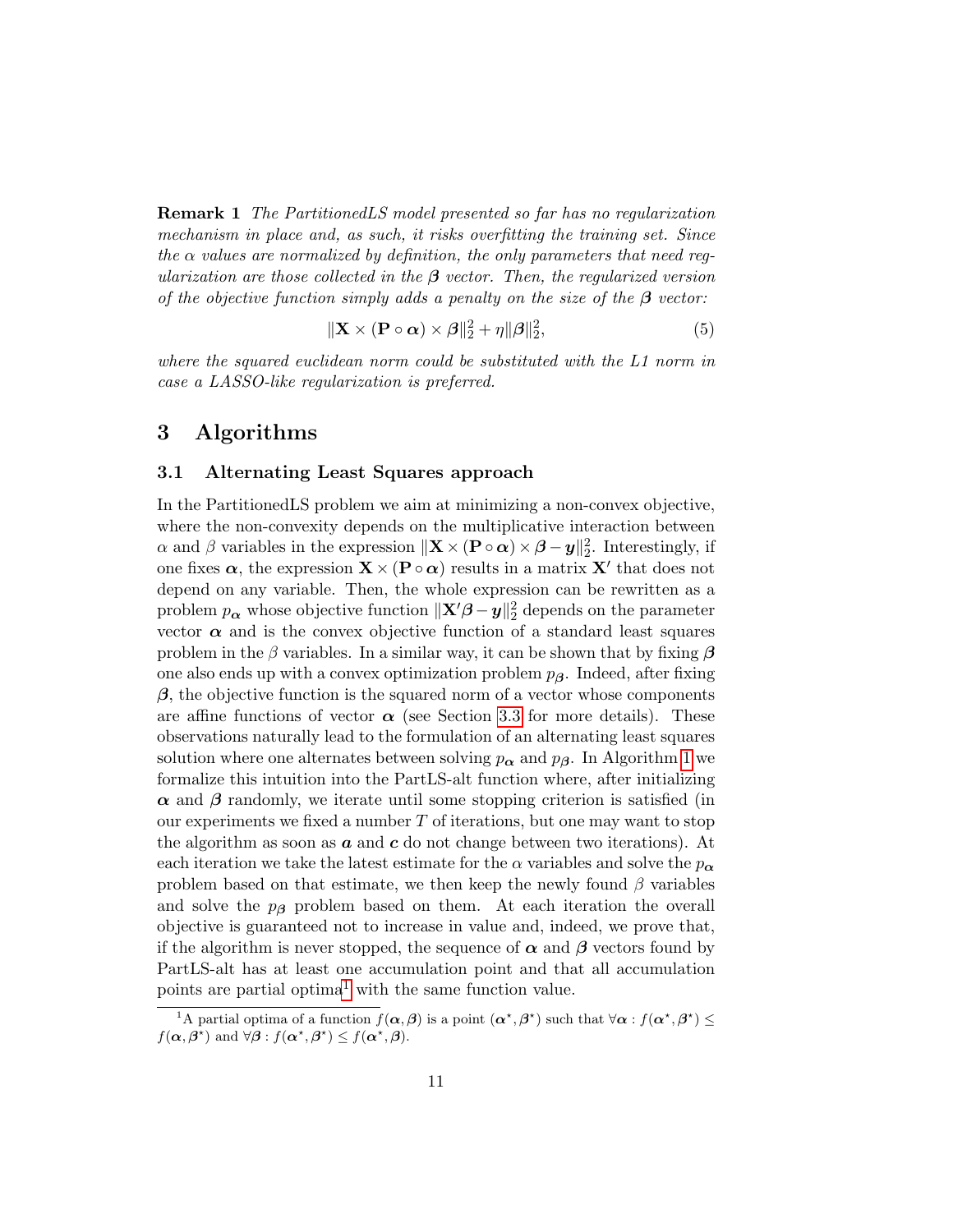**Theorem 2** Let  $\zeta_i = (\alpha_i, \beta_i)$  be the sequence of  $\alpha$  and  $\beta$  vectors found by PartLS-alt to the PartitionedLS problem and assume that the objective function is regularized as described in [\(5\)](#page-10-2), then:

- 1. the sequence of  $\zeta_i$  has at least one accumulation point, and
- 2. all accumulation points are partial optima attaining the same value of the objective function.

Proof 2 The PartitionedLS problem is actually a biconvex optimization problem and Algorithm [1](#page-12-0) is actually a specific instantiation of the Alternating Convex Search strategy [\[Gorski et al., 2007\]](#page-33-6) to solve biconvex problems. Theorem 4.9 in [\[Gorski et al., 2007\]](#page-33-6) implies that:

- if the sequence  $\zeta_i$  is contained in a compact set then it has at least one accumulation point, and
- if for each accumulation point  $\zeta^*$  of the sequence  $\zeta_i$ , either the optimal solution of the problem with fixed  $\alpha$  is unique, or the optimal solution of the problem with fixed  $\beta$  is unique; then all accumulation points are partial optima and have the same function value.

The first requirement is fulfilled in our case since  $\alpha$  is constrained by definition into  $[0, 1]^M$ , while the regularization term prevents  $\beta$  from growing indefinitely. The second requirement is fulfilled since for fixed  $\alpha$  the optimization function is quadratic and strictly convex in  $\beta$ . Hence, the solution is unique.

### <span id="page-11-0"></span>3.2 Reformulation as a set of convex subproblems

Here we show how the PartitionedLS problem can be reformulated as a new problem with binary variables which, in turn, can be split into a set of convex problems such that the smallest objective function value among all local (and global) minimizers of these convex problems is also the global optimum value of the PartitionedLS problem.

Definition 2 The PartitionedLS-b problem is a PartitionedLS problem in which the  $\beta$  variables are substituted by a binary variable vector  $\mathbf{b} \in \{-1,1\}^K$ , and the normalization constraints over the  $\alpha$  variables are dropped:

$$
minimize_{\alpha, b} ||\mathbf{X} \times (\mathbf{P} \circ \alpha) \times b - y||_2^2
$$
  
s.t.  $\alpha \succeq 0$   
 $b \in \{-1, 1\}^K$ .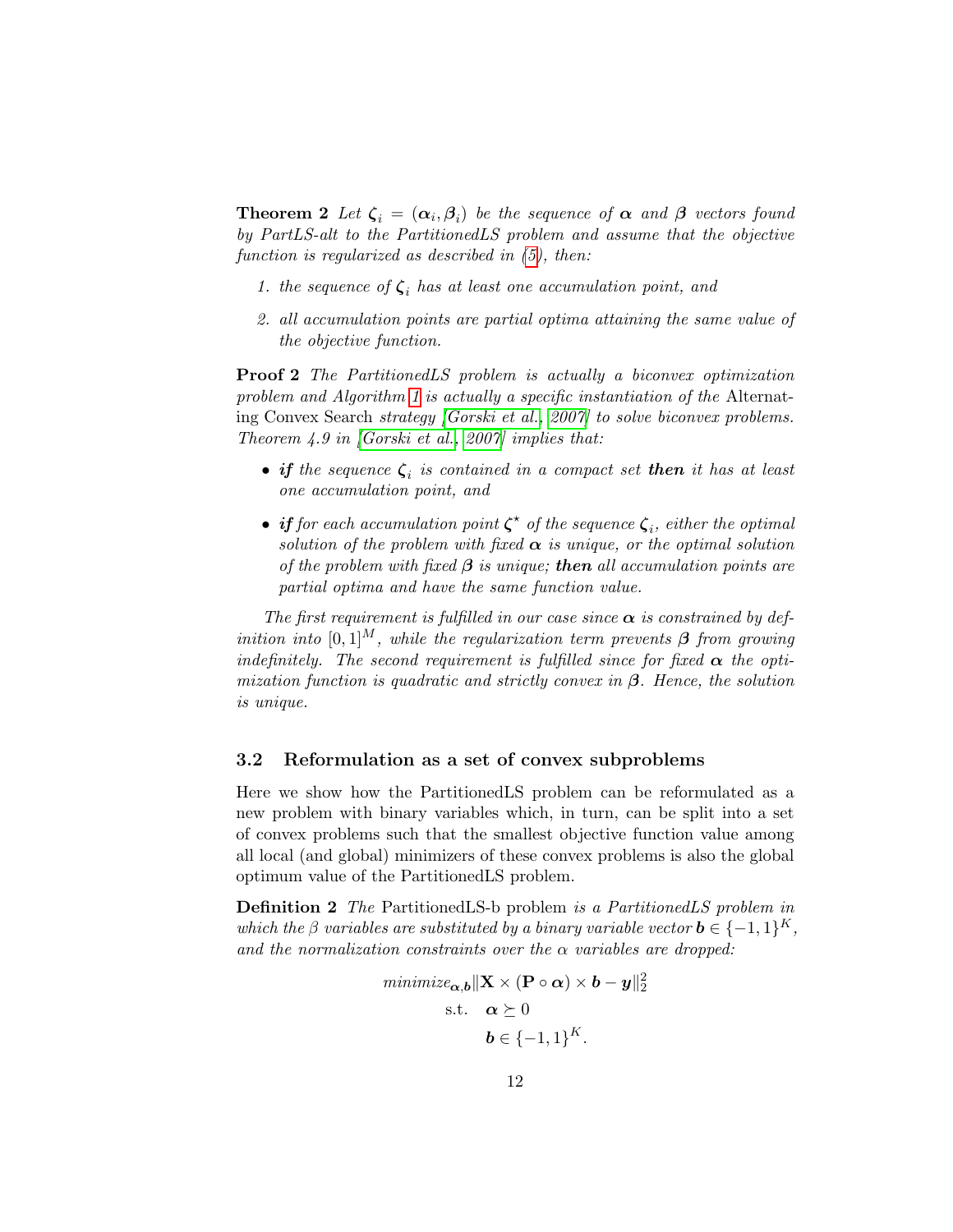<span id="page-12-0"></span>Algorithm 1: Alternating least squares solution to the PartitionedLS problem. The notation const( $\alpha$ ) (respectively const( $\beta$ )) is just to emphasize that the current value of  $\alpha$  (respectively  $\beta$ ) will be used as a constant in the following step.

```
1 function PartLS-alt (X, y, P)2 \alpha = random (M)
 3 \beta = random (K)
 4
 5 for t in 1...T6 a = const(\alpha)7 p^* = \text{minimize}_{\beta} (\|(\mathbf{X} \times (\mathbf{P} \circ \boldsymbol{a}) \times \boldsymbol{\beta} - \boldsymbol{y}\|_2^2))8
 9
10 c = const(\beta)11^\star = minimize_\alpha\,(\|({\mathbf X}\times({\mathbf P}\circ\alpha)\times{\boldsymbol c}-y\|_2^2\,,12 \alpha \succeq 0,
13 \mathbf{P}^T \times \boldsymbol{\alpha} = 1)
14 end
15
16 return (p^*, \alpha, \beta)17 end
```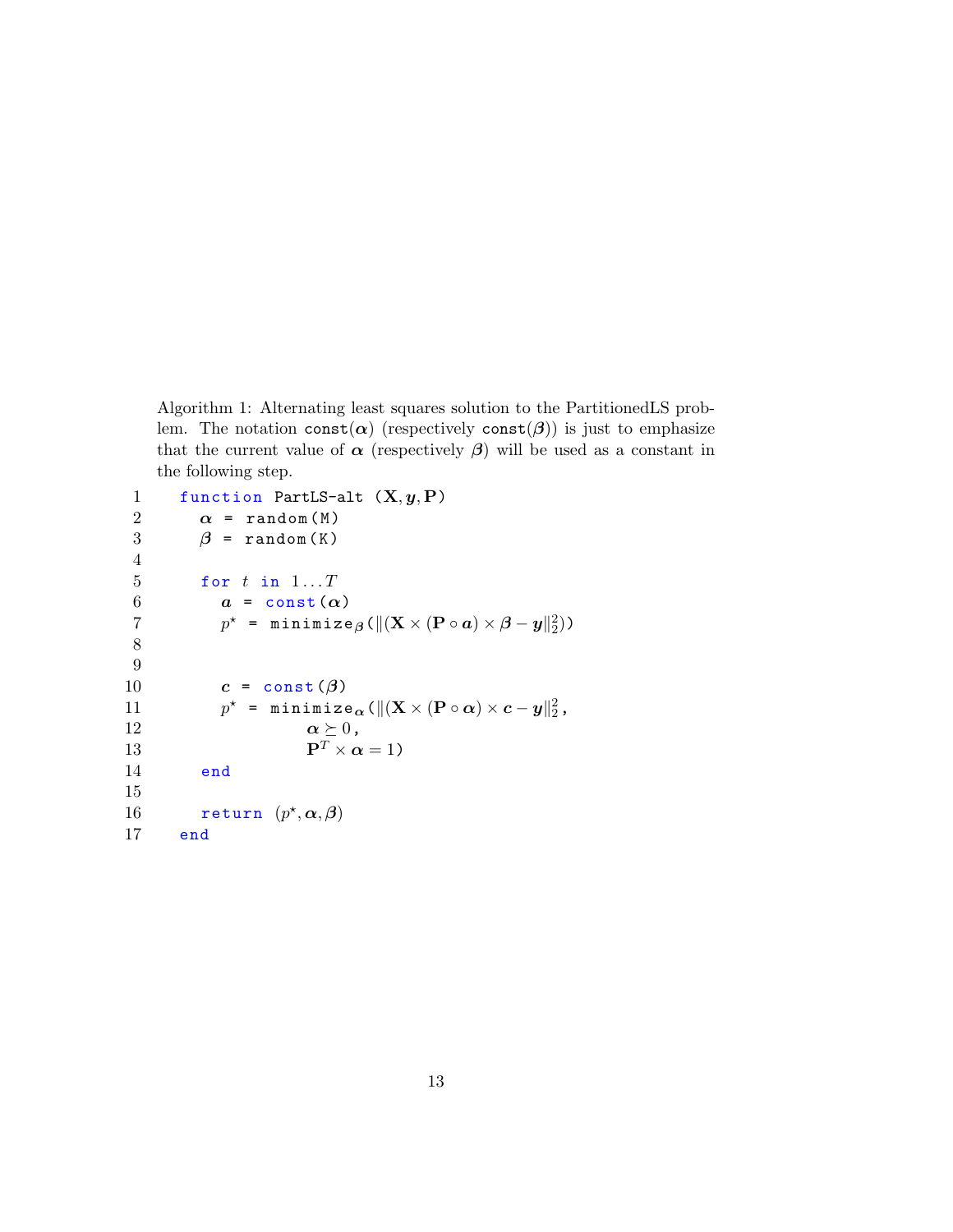The PartitionedLS-b problem turns out to be a Mixed Integer Nonlinear Programming (MINLP) problem with a peculiar structure. More specifically, we note that the above definition actually defines  $2<sup>K</sup>$  minimization problems, one for each of the possible instances of vector  $\boldsymbol{b}$ . Interestingly, each one of the minimization problems can be shown to be convex by the same argument used in Section [3.1](#page-10-3) (for fixed  $\beta$  variables) and we will prove that the minimum attained by minimizing all sub-problems corresponds to the global minimum of the original problem. We also show that by simple algebraic manipulation of the result found by a PartitionedLS-b solution, it is possible to write a corresponding PartitionedLS solution attaining the same objective.

The main breakthrough here derives from noticing that in the original formulation the  $\beta$  variables are used to keep track of two facets of the solution: i) the magnitude and ii) the sign of the contribution of each subset in the partition of the variables. With the  $\boldsymbol{b}$  vector keeping track of the signs, one only needs to reconstruct the magnitude of the  $\beta$  contributions to recover the solution of the original problem.

The following theorem states the equivalence between the PartitionedLS and the PartitionedLS-b problem. More precisely, we will prove that for any feasible solution of one of the two problems, one can build a feasible solution of the other problem with the same objective function value, from which equality between the optimal values of the two problems immediately follows.

**Theorem 3** Let  $(\alpha, b)$  be a feasible solution of the PartitionedLS-b problem. Then, there exists a feasible solution  $(\hat{\alpha}, \hat{\beta})$  of the PartitionedLS problem such that:

<span id="page-13-0"></span>
$$
\|\mathbf{X} \times (\mathbf{P} \circ \boldsymbol{\alpha}) \times \boldsymbol{b} - \boldsymbol{y}\|_2^2 = \|\mathbf{X} \times (\mathbf{P} \circ \hat{\boldsymbol{\alpha}}) \times \hat{\boldsymbol{\beta}} - \boldsymbol{y}\|_2^2. \tag{6}
$$

Analogously, for each feasible solution  $(\hat{\alpha}, \hat{\beta})$  of the PartitionedLS problem, there exists a feasible solution  $(\alpha, b)$  of the PartitionedLS-b problem such that [\(6\)](#page-13-0) holds. Finally,  $p^* = p_b^*$ , where  $p^*$  and  $p_b^*$  denote, respectively, the optimal value of the PartitionedLS problem and of the PartitionedLS-b problem.

**Proof 3** Let  $(\alpha, b)$  be a feasible solution of the PartitionedLS-b problem and let  $\bar{\beta}$  be a normalization vector containing in  $\bar{\beta}_k$  the normalization factor for variables in partition subset k:

$$
\bar{\boldsymbol{\beta}} = \left(\sum_{m \in P_k} \alpha_m\right)_k = \mathbf{P}^T \times \boldsymbol{\alpha}.
$$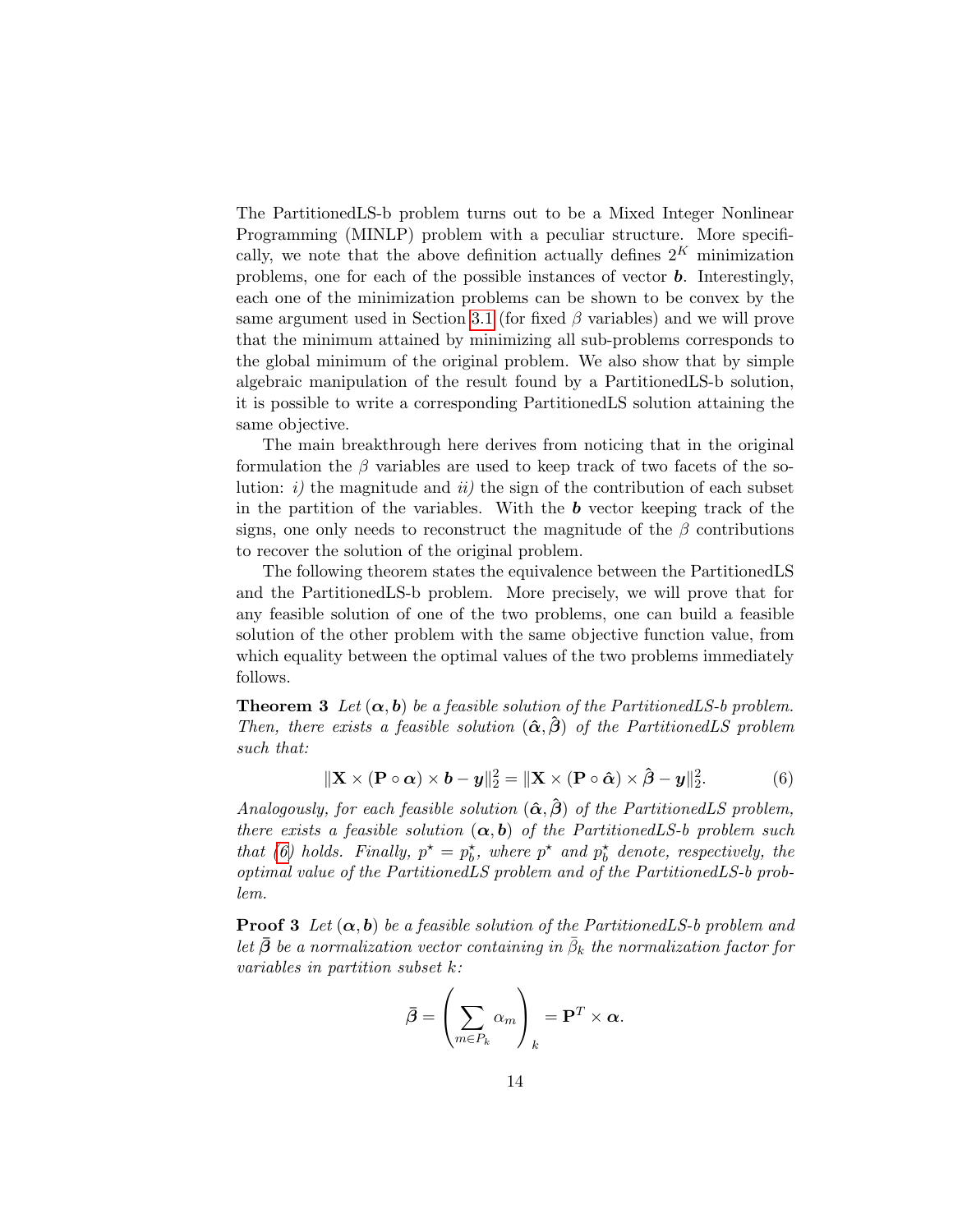Then, for each m such that  $\bar{\beta}_{k[m]} \neq 0$ , we define  $\hat{\alpha}_m$  as follows:

$$
\hat{\alpha}_m = \frac{\alpha_m}{\bar{\beta}_{k[m]}},
$$

while for any m such that  $\bar{\beta}_{k[m]} = 0$  we can define  $\hat{\alpha}_m$ , e.g., as follows:

$$
\hat{\alpha}_m = \frac{1}{|P_{k[m]}|}.
$$

In fact, for any k such that  $\bar{\beta}_k = 0$ , any definition of  $\hat{\alpha}_m$  for  $m \in P_k$  such that  $\sum_{m\in P_k}\hat{\alpha}_m=1$  would be acceptable. The  $\hat{\boldsymbol{\beta}}$  vector can be reconstructed simply by taking the Hadamard product of **b** and  $\bar{\beta}$ :

$$
\hat{\boldsymbol{\beta}} = \boldsymbol{b} \circ \bar{\boldsymbol{\beta}}.
$$

In order to prove  $(6)$ , we only need to prove that

$$
\mathbf{X} \times (\mathbf{P} \circ \boldsymbol{\alpha}) \times \boldsymbol{b} = \mathbf{X} \times (\mathbf{P} \circ \hat{\boldsymbol{\alpha}}) \times \hat{\boldsymbol{\beta}}.
$$

The equality is proved as follows:

$$
\mathbf{X} \times (\mathbf{P} \circ \hat{\boldsymbol{\alpha}}) \times \hat{\boldsymbol{\beta}} = \qquad \qquad \mathbf{X} \times \left( \mathbf{P} \circ \left( \frac{\alpha_m}{\bar{\beta}_{k[m]}} \right)_m \right) \times (b_k \bar{\beta}_k)_k
$$
\n
$$
= \qquad \qquad \left( \sum_k b_k \bar{\beta}_k \sum_{m \in P_k} \frac{\alpha_m}{\bar{\beta}_{k[m]}} x_{n,m} \right)_n
$$
\n
$$
= \qquad \qquad \left( \sum_k b_k \bar{\beta}_k \sum_{m \in P_k} \frac{\alpha_m}{\bar{\beta}_k} x_{n,m} \right)_n
$$
\n
$$
= \qquad \qquad \left( \sum_k b_k \sum_{m \in P_k} \alpha_m x_{n,m} \right)_n
$$
\n
$$
= \qquad \qquad \mathbf{X} \times (\mathbf{P} \circ \boldsymbol{\alpha}) \times \mathbf{b},
$$

where in between row 2 and row 3 we used the fact that  $\bar{\beta}_k$  and  $\bar{\beta}_{k[m]}$  are two ways to write the same thing (the former using directly the partition number k, and the latter using the notation  $k[m]$  to get the partition number from the feature number  $m$ ). To be more precise, we only considered the case when  $\bar{\beta}_{k[m]} \neq 0$  for all m. But the result can be easily extended to the case when  $\bar{\beta}_{k[m]} = 0$  for some m, by observing that in this case the corresponding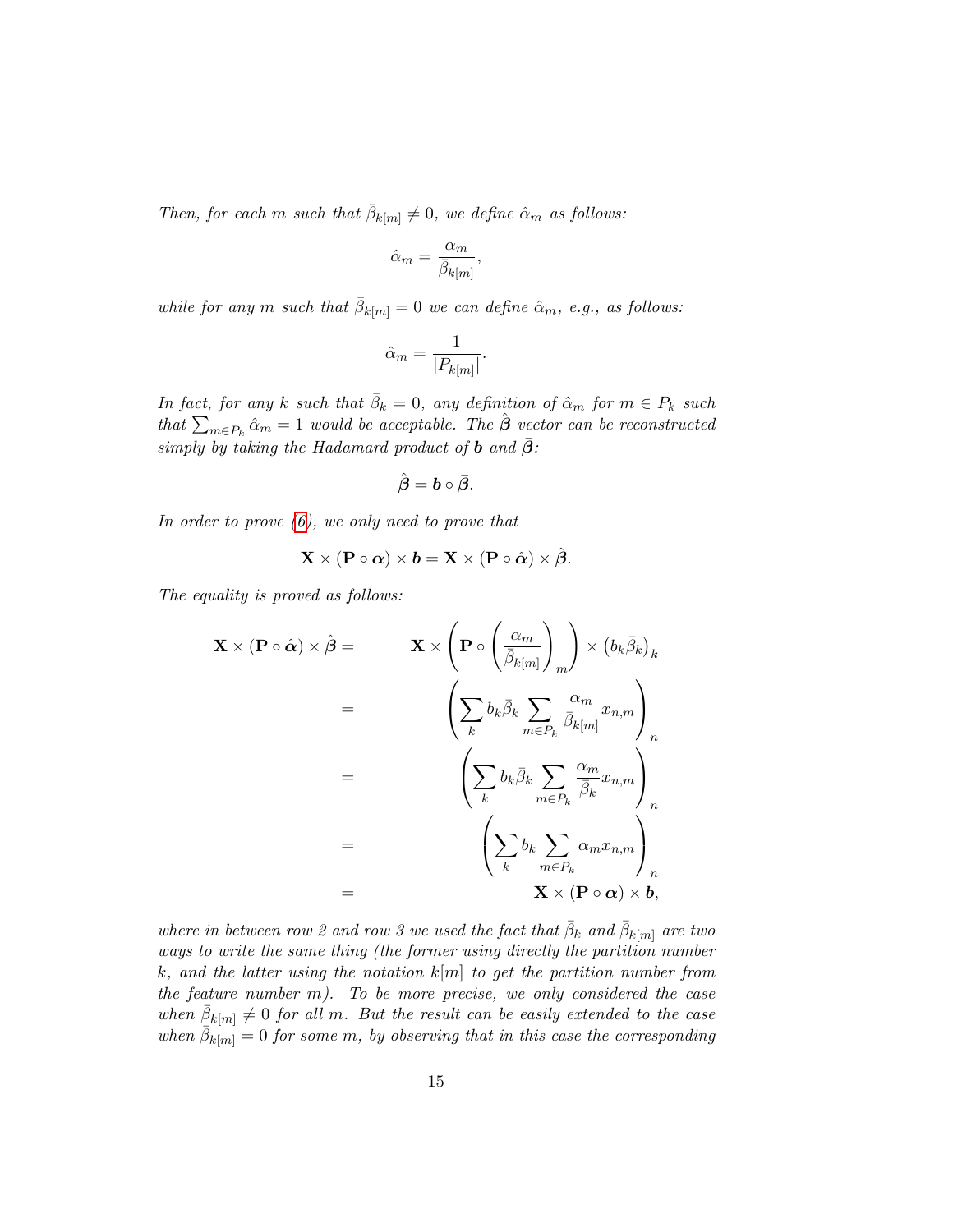terms give a null contribution to both sides of the equality.

Now, let  $(\hat{\alpha}, \hat{\beta})$  be a feasible solution of the PartitionedLS problem. Then, we can build a feasible solution  $(\alpha, b)$  for the PartitionedLS-b problem as follows. For any  $k \in \{1, \ldots, K\}$  let:

$$
b_k = \begin{cases} \n-1 & \text{if } \hat{\beta}_k < 0 \\ \n+1 & \text{otherwise,} \n\end{cases}
$$

while for each m, let:

$$
\alpha_m = b_{k[m]} \hat{\beta}_{k[m]} \hat{\alpha}_m.
$$

Equivalence between the objective function values at  $(\hat{\alpha}, \hat{\beta})$  and  $(\alpha, b)$  is proved in a way completely analogous to what we have seen before.

Finally, the equivalence between the optimal values of the two problems is an immediate corollary of the previous parts of the proof. In particular, it is enough to observe that for any optimal solution of one of the two problems, there exists a feasible solution of the other problem with the same objective function value, so that both  $p^* \geq p_b^*$  and  $p^* \leq p_b^*$  holds, and, thus,  $p^* = p_b^*$ .

The complete algorithm, which detects and returns the best solution of the Partitioned LS-b problems by iterating over all possible vectors  $\bm{b}$ , is implemented by the function PartLS-opt reported in Algorithm [2.](#page-16-0)

Remark 2 When dealing with the PartitionedLS-b problem, the regularization term introduced for the objective function of the PartitionedLS problem, reported in  $(5)$ , needs to be slightly updated so to accommodate the differences in the objective function when used in Algorithm [2.](#page-16-0) In this second case, since the  $\beta$  variables do not appear in the optimization problems obtained after fixing the different binary vectors **b**, the regularization term  $\|\boldsymbol{\beta}\|_2^2$  is replaced by  $\|\mathbf{P}^T \times \boldsymbol{\alpha}\|_2^2$ . We notice that since the new regularization term is still convex, it does not hinder the convexity of the optimization problems.

### <span id="page-15-0"></span>3.3 Numerical Stability

The optimization problems solved within Algorithms [1](#page-12-0) and [2,](#page-16-0) despite being convex, are sometimes hard to solve due to numerical problems. Generalpurpose solvers often find the data matrix to be ill-conditioned and return sub-optimal results. In this section we show how to rewrite the problems so to mitigate these difficulties. The main idea is to recast the minimization problems as standard least squares and non-negative least squares problems,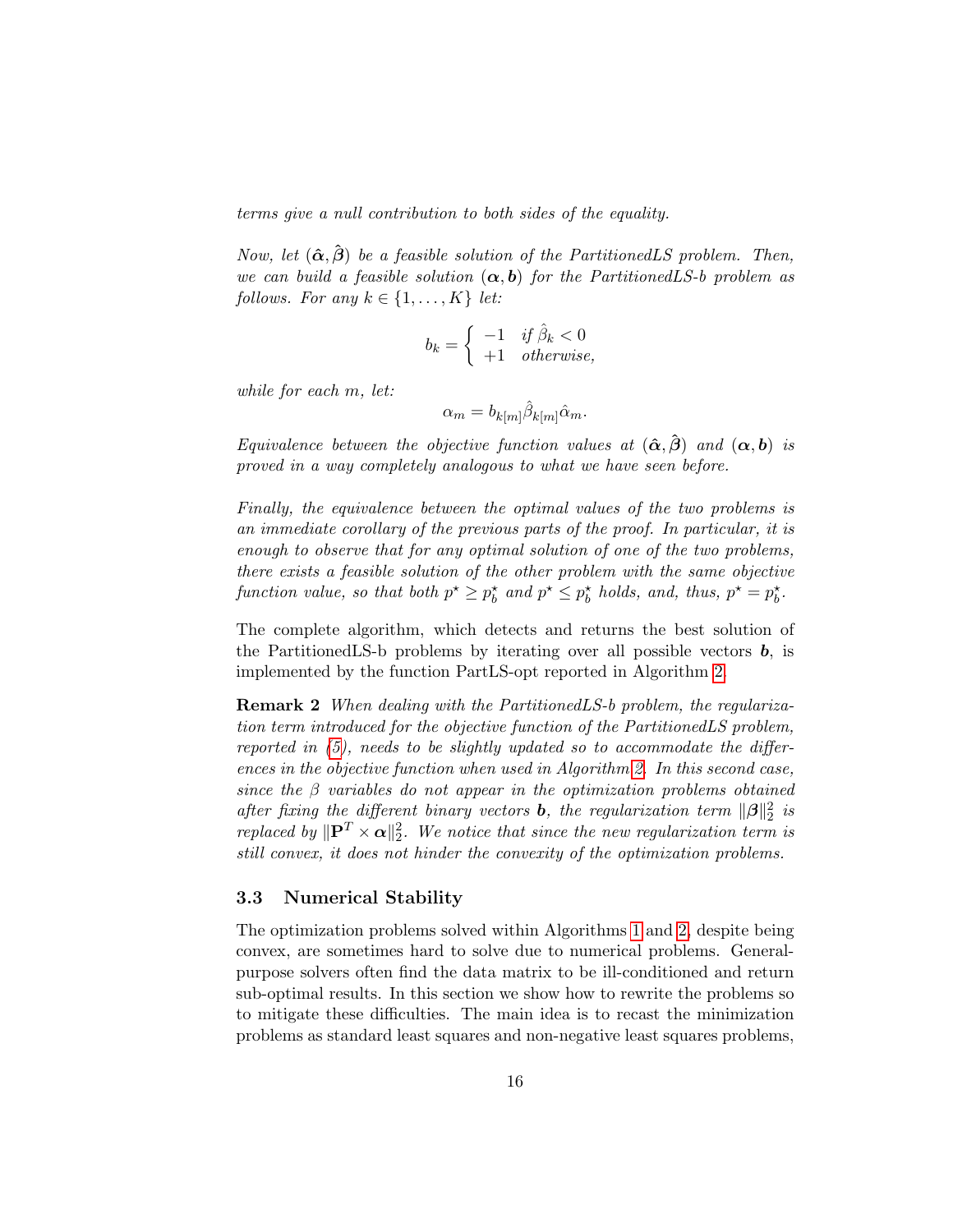<span id="page-16-0"></span>Algorithm 2: PartitionedLS-b solution to the PartitionedLS problem. The function extract min retrieves the  $(\dot{p}, \dot{\alpha}, \dot{\beta})$  tuple in the results array attaining the lowest  $\dot{p}$  value.

```
1 function PartLS-opt (X, y, P)2 results = []
  3
   4 for \dot{\boldsymbol{b}} in \{1,-1\}^K5 \dot{p} = minimize_{\dot{\boldsymbol{\alpha}}}(\|(\mathbf{X}\times(\mathbf{P}\circ\dot{\boldsymbol{\alpha}})\times\dot{\boldsymbol{b}}-\boldsymbol{y}\|_2^2), \dot{\boldsymbol{\alpha}}\succeq0)6
   7 results += (\dot{p}, \dot{\alpha}, \dot{b})8 end
 9
10<sup>°</sup>\star, \alpha, b = extract_best(results)
11
12
13 \bar{\beta} = \mathbf{P}^T \times \alpha14 \qquad \hat{\boldsymbol{\alpha}} \; = \; (\mathbf{P} \circ \boldsymbol{\alpha} \oslash \bar{\boldsymbol{\beta}}^T) \times \mathbf{1}15 \hat{\boldsymbol{\beta}} = \boldsymbol{b} \circ \bar{\boldsymbol{\beta}}16
17 return (p^{\star}, \hat{\boldsymbol{\alpha}}, \hat{\boldsymbol{\beta}})18 end
```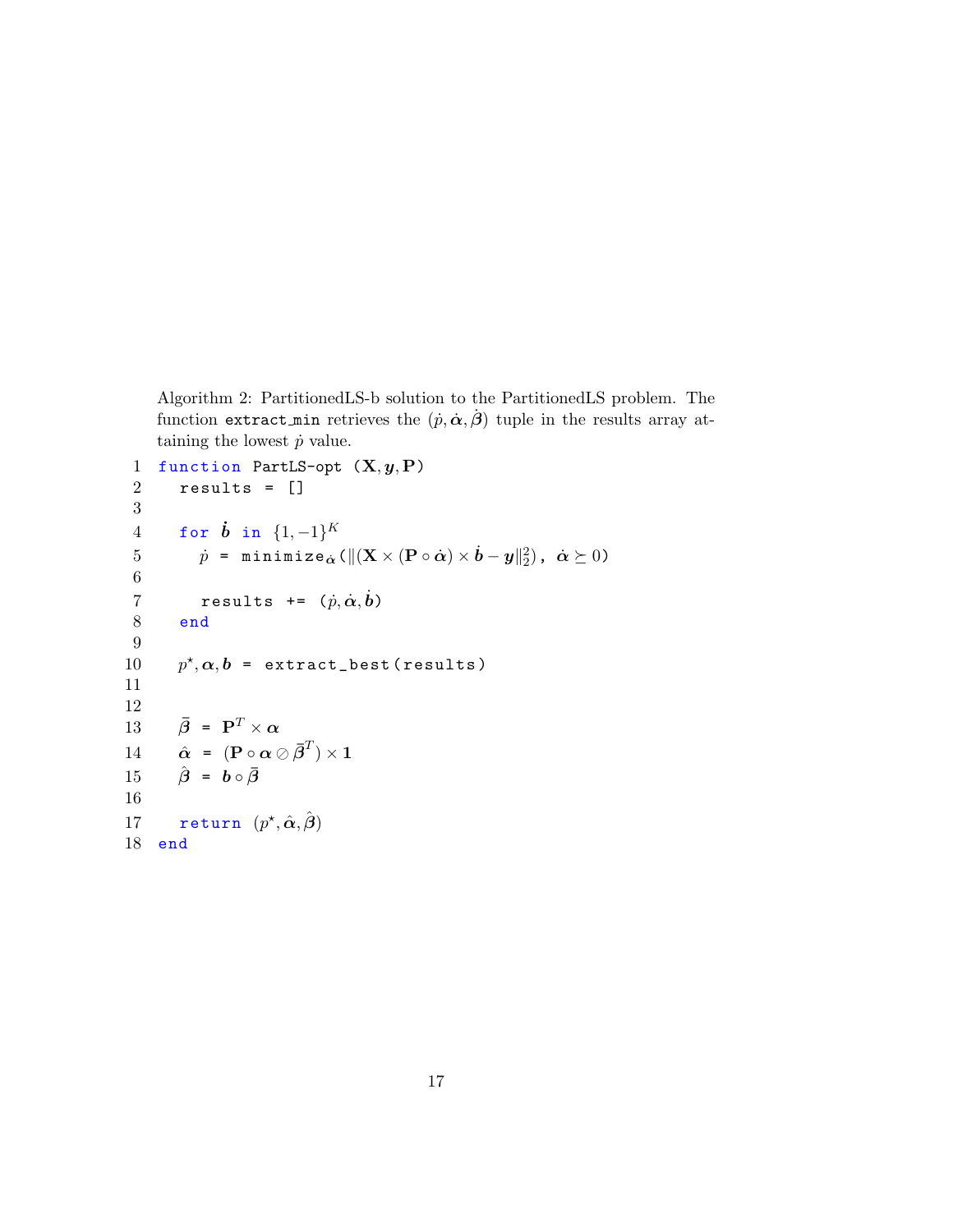and to employ efficient solvers for these specific problems rather than the general-purpose ones.

We start by noticing that the minimization problem at line [7](#page-12-1) of Algorithm [1](#page-12-0) can be easily solved by a standard least square algorithm since the expression  $\mathbf{X} \times (\mathbf{P} \circ \mathbf{a})$  computes to a constant matrix  $\mathbf{X}'$  and the original problem simplifies to the ordinary least squares problem: minimize $\beta(\mathbf{X}\mathbf{X}\mathbf{B}-\mathbf{B}\mathbf{X})$  $\bm{y} \|_{2}^{2}$ ).

For what concerns the minimization problem at line [13](#page-12-2) of the same algorithm, we notice that we can initially ignore the constraint  $\mathbf{P}^T \times \alpha = 1$ . Without such constraint, the problem turns out to be a non-negative least squares problem. Indeed, we note that expression  $\mathbf{X} \times (\mathbf{P} \circ \alpha) \times \mathbf{c}$  can be rewritten as the constant matrix  $\mathbf{X} \circ (\mathbf{P} \circ \mathbf{c}^T \times \mathbf{1})^T$  multiplied by the vector  $\alpha$ , so that the whole minimization problem could be rewritten as:

minimize<sub>**α**</sub> 
$$
||
$$
**X**  $\circ$  (**P**  $\circ$  **c**<sup>*T*</sup>  $\times$  **1**)<sup>*T*</sup>  $\times$  **α**  $-$  **y** $||_2^2$   
s.t. **α**  $\succeq$  0.

After such problem has been solved, the solution of the problem including the constraint  $\mathbf{P}^T \times \alpha = 1$  can be easily obtained by dividing each  $\alpha$  subset by a normalizing factor and multiplying the corresponding  $\beta$  variable by the same normalizing factor (it is the same kind of operations we exploited in Section [3.2;](#page-11-0) in that context the normalizing factors were denoted with  $\beta$ ).

In a completely analogous way we can rewrite the minimization problem at line [5](#page-16-1) of Algorithm [2](#page-16-0) as:

<span id="page-17-0"></span>
$$
\begin{aligned}\n\text{minimize}_{\dot{\alpha}} \|\mathbf{X} \circ (\mathbf{P} \circ \dot{\boldsymbol{b}}^T \times \mathbf{1})^T \times \dot{\boldsymbol{\alpha}} - \boldsymbol{y}\|_2^2 \\
\text{s.t.} \quad \dot{\boldsymbol{\alpha}} \succeq 0,\n\end{aligned} \tag{7}
$$

which, again, is a non-negative least squares problem.

As previously mentioned, by rewriting the optimization problems as described above and by employing special-purpose solvers for the least squares and the non-negative least squares problems, solutions appear to be more stable and accurate.

Remark 3 Many non-negative least squares solvers do not admit an explicit regularization term. An l<sub>2</sub>-regularization term equivalent to  $\rho ||\beta||_2^2 =$  $\rho\|\mathbf{P}^T\times\bm{\alpha}\|_2^2 = \rho\sum_k(\sum_{m\in P_k}\alpha_m)^2$  can be implicitly added by augmenting the data matrix  $X$  with  $K$  additional rows. The trick is done by setting all the additional y to 0 and the k-th additional row as follows:

$$
x_{N+k,m} = \begin{cases} \sqrt{\rho} & \text{if } m \in P_k \\ 0 & \text{otherwise.} \end{cases}
$$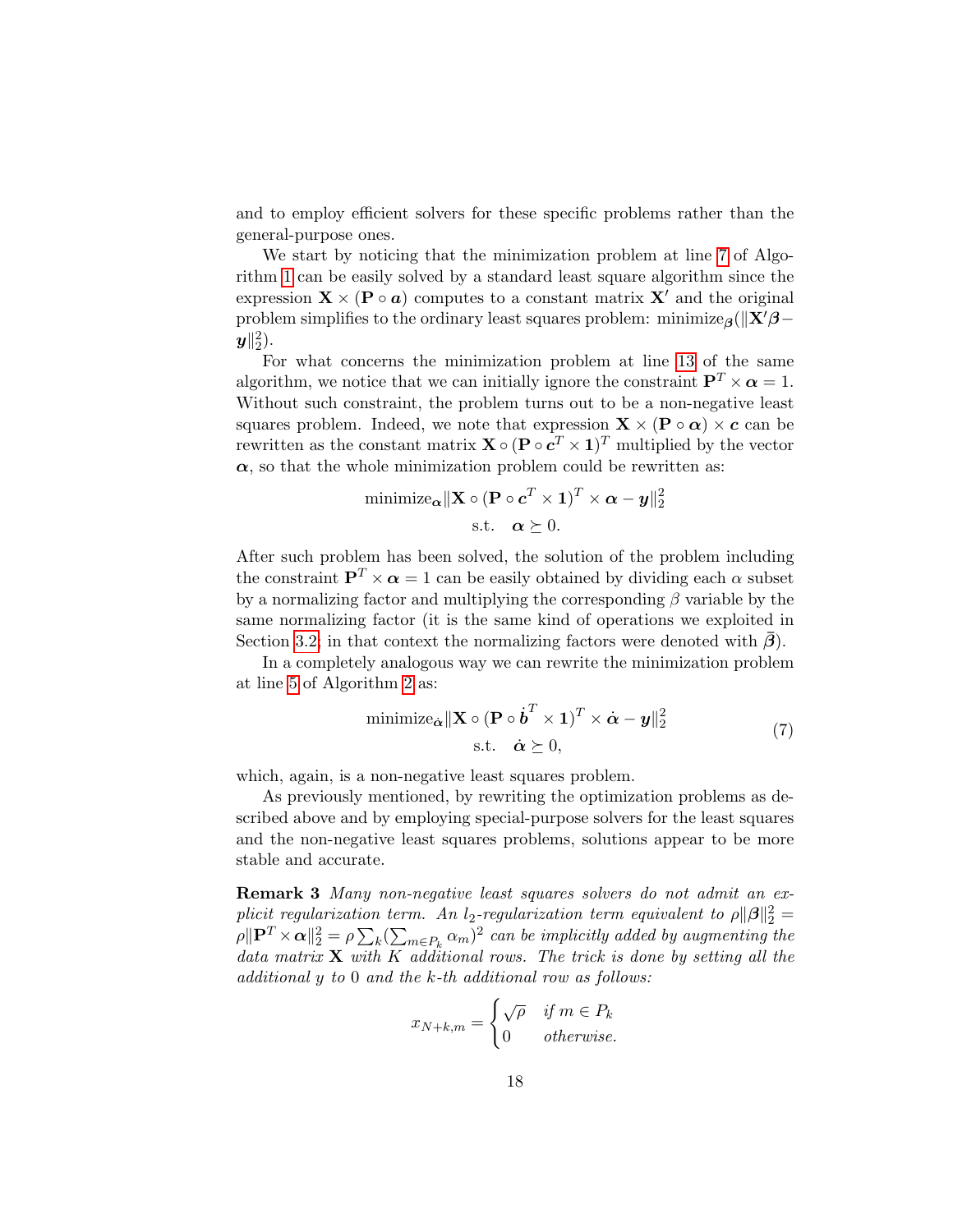When the additional k-th row and the additional y are plugged into the expression inside the norm in  $(7)$ , the expression evaluates to:

$$
\sum_{m \in P_k} \sqrt{\rho} \, \dot{b}_k \alpha_m - 0 = \dot{b}_k \sqrt{\rho} \sum_{m \in P_k} \alpha_m,
$$

which reduces to  $\rho \sum_{k} (\sum_{m \in P_k} \alpha_m)^2$  when squared and summed over all the k as a result of the evaluation of the norm.

#### <span id="page-18-0"></span>3.4 An alternative branch-and-bound approach

Algorithm [2](#page-16-0) is based on a *complete enumeration* of all possible  $2^K$  vectors **b.** Of course, such an approach becomes too expensive as soon as  $K$  gets large. As already previously commented, PartLS-opt is by design well suited for small K values, so that complete enumeration should be a valid option most of the times. However, for the sake of completeness, in this section we discuss a branch-and-bound approach, based on *implicit enumeration*, which could be employed as  $K$  gets large. Pseudo-code detailing the approach is reported in Algorithm [3.](#page-21-0)

First, we remark that the PartitionedLS-b problem can be reformulated as follows

<span id="page-18-2"></span>minimize<sub>**α**</sub> 
$$
\sum_{n} \left( \sum_{k} \sum_{m \in P_k} \alpha_m x_{n,m} - y_n \right)^2
$$
  
s.t.  $\alpha_i \alpha_j \ge 0 \quad \forall i, j \in P_k, \quad \forall k \in \{1, ..., K\},$  (8)

where we notice that vector **b** and the nonnegativity constraints  $\alpha \succeq 0$  have been eliminated, and replaced by the new constraints, which impose that for any k, all variables  $\alpha_m$  such that  $m \in P_k$  must have the same sign. The new problem is a quadratic one with a convex quadratic objective function and simple (but non-convex) bilinear constraints. We note that, having removed the  $\boldsymbol{b}$  variables, the scalar objective do not need the distinction between groups anymore and it can rewritten as  $\sum_{n} (\sum_{m} \alpha_m x_{n,m} - y_n)^2$ or, in matrix form, as  $||\mathbf{X}\boldsymbol{\alpha} - y||^2 = (\mathbf{X}\boldsymbol{\alpha} - \boldsymbol{y})^T (\mathbf{X}\boldsymbol{\alpha} - \boldsymbol{y})$ . Hence, we can reformulate the problem as follows

<span id="page-18-1"></span>minimize<sub>**$$
\alpha
$$**  $\mathbf{\alpha}^T \mathbf{Q} \mathbf{\alpha} + \mathbf{q}^T \mathbf{\alpha} + q_0$   
s.t.  $\alpha_i \alpha_j \ge 0 \quad \forall i, j \in P_k, \quad \forall k \in \{1, ..., K\},$  (9)</sub>

where  $Q = \mathbf{X}^T\mathbf{X},\bm{q} = -2\mathbf{X}^t\bm{y},$  and  $q_0 = \bm{y}^T\bm{y}.$  Different lower bounds for this problem can be computed. The simplest one is obtained by simply removing all the constraints, which results in an unconstrained convex quadratic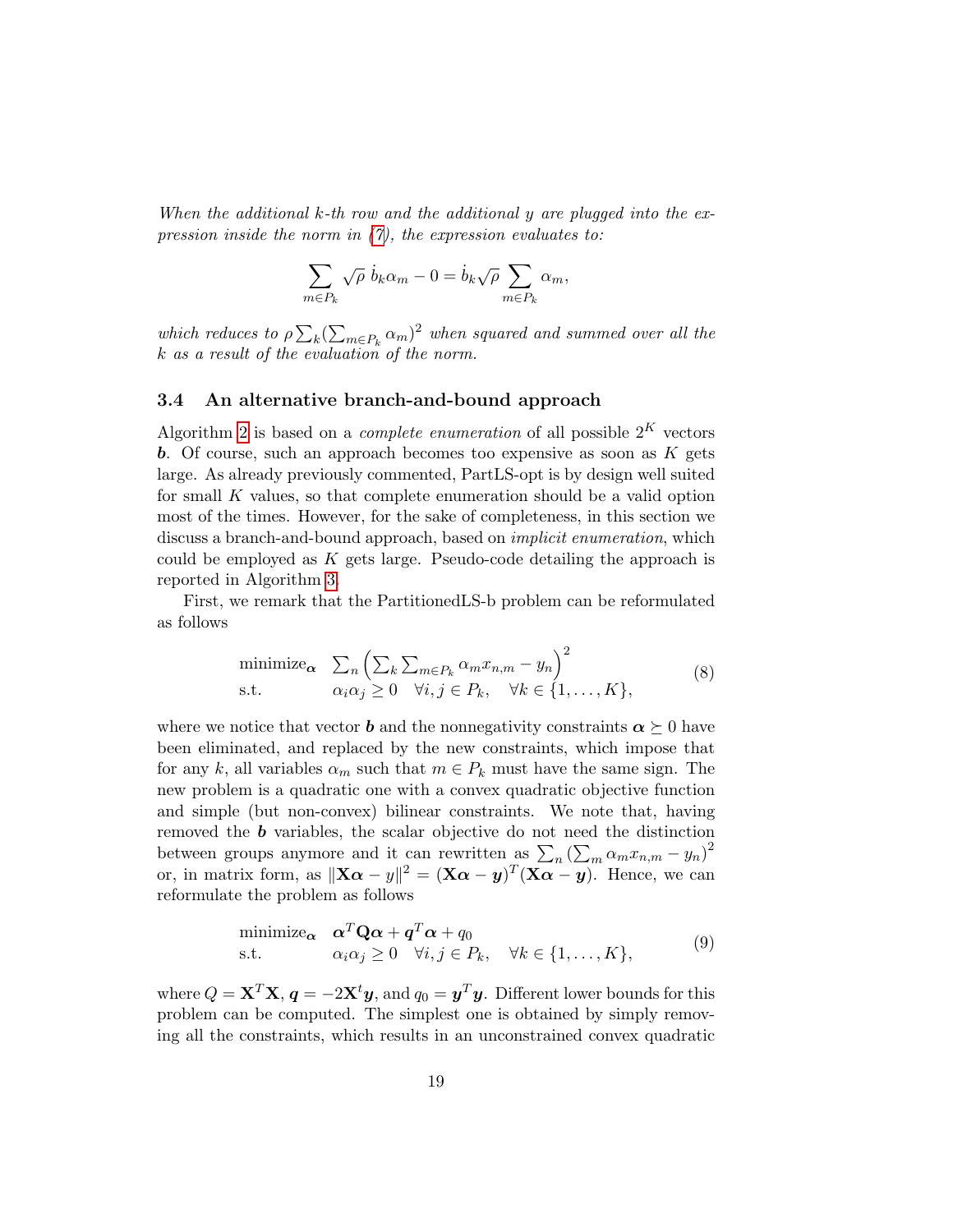problem. A stronger, but more costly, lower bound can be obtained by solving the classical semidefinite relaxation of quadratic programming problems. First, we observe that problem [\(9\)](#page-18-1) can be rewritten as follows (see [\[Shor,](#page-34-5) [1987\]](#page-34-5))

<span id="page-19-0"></span>
$$
\begin{array}{ll}\n\text{minimize}_{\alpha, \mathbf{A}} & \mathbf{Q} \bullet \mathbf{A} + \mathbf{q}^T \alpha + q_0 \\
\text{s.t.} & \mathbf{A} = \alpha \alpha^T \\
& A_{ij} \geq 0 \quad \forall i, j \in P_k, \quad \forall k \in \{1, \dots, K\},\n\end{array} \tag{10}
$$

where  $\mathbf{Q} \bullet \mathbf{A} = \sum_{i,j} Q_{ij} A_{ij}$ . Next, we observe that the equality constraint  $\mathbf{A} = \boldsymbol{\alpha} \boldsymbol{\alpha}^T$  is equivalent to requiring that  $\mathbf{A}$  is a psd (positive semidefinite) matrix and is of rank one. If we remove the (non-convex) rank one requirement, we end up with the following convex relaxation of [\(9\)](#page-18-1) requiring the solution of a semidefinite programming problem:

minimize<sub>$$
\alpha
$$
, **A**</sub>  $\mathbf{Q} \cdot \mathbf{A} + \mathbf{q}^T \alpha + q_0$   
s.t.  $\mathbf{A} - \alpha \alpha^T$  is psd  
 $A_{ij} \geq 0 \quad \forall i, j \in P_k, \quad \forall k \in \{1, ..., K\}.$ 

Note that by Schur complement, constraint " $A - \alpha \alpha^T$  is psd" is equivalent to the following semidefinite constraint:

$$
\left(\begin{array}{cc} 1 & \boldsymbol{\alpha}^T \\ \boldsymbol{\alpha} & \mathbf{A} \end{array}\right)
$$
 is psd.

No matter which problem we solve to get a lower bound, after having solved it we can consider the vector  $\alpha^*$  of the optimal values of the  $\alpha$  variables at its optimal solution and we can compute the following quantity for each  $k \in \{1, \ldots, K\}$ 

$$
\nu_k = \sum_{i,j \in P_k} \max\{0, -\alpha_i^* \alpha_j^*\}.
$$

If  $\nu_k = 0$  for all k, then the optimal solution of the relaxed problem is feasible and also optimal for the original problem [\(9\)](#page-18-1) and we are done. Otherwise, we can select an index k such that  $\nu_k > 0$  (e.g., the largest one, corresponding to the largest violation of the constraints), and split the original problem into two subproblems, one where we impose that all variables  $\alpha_m$ ,  $m \in P_k$ , are nonnegative, and the other where we impose that all variables  $\alpha_m$ ,  $m \in P_k$ , are nonpositive. Lower bounds for the new subproblems can be easily computed by the same convex relaxations employed for the original problem [\(9\)](#page-18-1), but with the additional constraints. The violations  $\nu_k$  are computed also for the subproblems and, in case one of them is strictly positive, the corresponding subproblem may be further split into two further subproblems,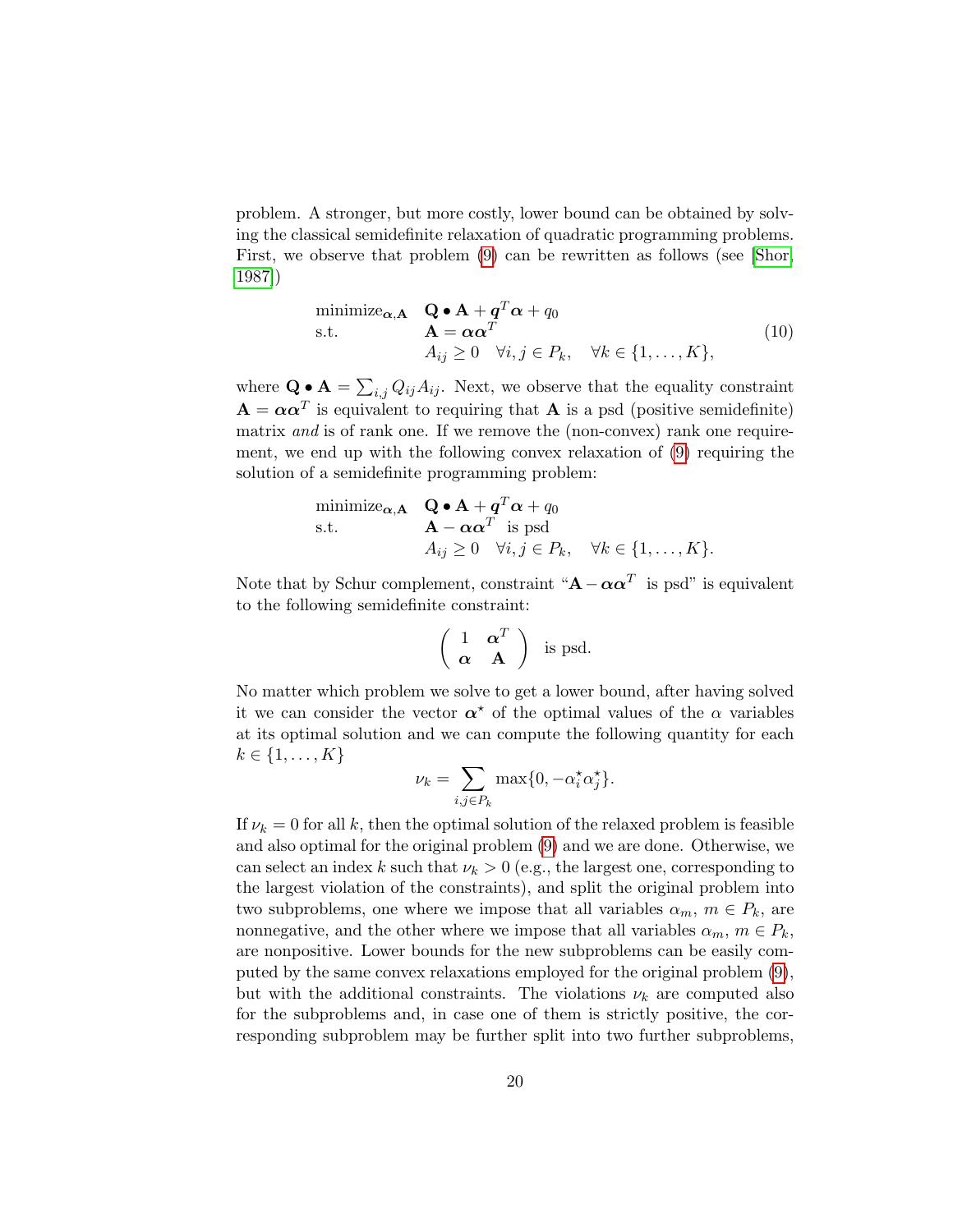unless its lower bound becomes at some point larger than or equal to the current global upper bound of the problem, which is possibly updated each time a new feasible solution of [\(9\)](#page-18-1) is detected. As previously commented, Algorithm [3](#page-21-0) provides a possible implementation of the branch-and-bound approach. More precisely, Algorithm [3](#page-21-0) is an implementation where nodes of the branch-and-bound tree are visited in a depth-first manner. An alternative implementation is, e.g., the one where nodes are visited in a lowest-first manner, i.e., the first node to be visited is the one with the lowest lower bound.

### 4 Complexity

In this section we establish the theoretical complexity of the Partitioned-LS-b problem. In view of reformulation [\(8\)](#page-18-2), it is immediately seen that the cases where  $|P_k| = 1$  for all  $k = 1, ..., K$ , are polynomially solvable. Indeed, in this situation problem [\(8\)](#page-18-2) becomes unconstrained and has a convex quadratic objective function. Here we prove that as soon as we move from  $|P_k| = 1$  to  $|P_k| = 2$ , the problem becomes NP-complete. We prove this by showing that each instance of the NP-complete problem subset sum (see, e.g., [\[Garey and Johnson, 1979\]](#page-33-7)) can be transformed in polynomial time into an instance of problem  $(8)$ . We recall that problem subset sum is defined as follows. Let  $s_1, \ldots, s_k$  be a collection of K positive integers. We want to establish whether there exists a partition of this set of integers into two subsets such that the sums of the integers belonging to the two subsets is equal, i.e., whether there exist  $I_1, I_2 \subseteq \{1, \ldots, K\}$  such that:

<span id="page-20-0"></span>
$$
I_1 \cup I_2 = \{1, ..., K\}, \ I_1 \cap I_2 = \emptyset, \sum_{k \in I_1} s_k = \sum_{k \in I_2} s_k. \tag{11}
$$

Now, let us consider an instance of problem  $(8)$  with K partitions and two variables  $\alpha_{m_{1,k}}$  and  $\alpha_{m_{2,k}}$  for each partition k (implying  $M = 2K$ ). The data matrix **X** and vector **y** have  $N = 3K + 1$  rows defined as follows (when k and m are not restricted, they are assumed to vary on  $\{1...K\}$ and  $\{1 \dots M\}$  respectively):

$$
x_{k,m_{1,k}} = 1, x_{k,m_{2,k}} = -1, x_{k,m} = 0, y_k = -s_k \qquad m \notin \{m_{1,k}, m_{2,k}\}
$$
  
\n
$$
x_{K+k,m_{1,k}} = \sqrt{\rho}, x_{K+k,m_{2,k}} = 0, x_{K+k,m} = 0, y_{K+k} = 0 \qquad m \notin \{m_{1,k}, m_{2,k}\}
$$
  
\n
$$
x_{2K+k,m_{1,k}} = 0, x_{2K+k,m_{2,k}} = \sqrt{\rho}, x_{2K+k,m} = 0, y_{2K+k} = 0 \qquad m \notin \{m_{1,k}, m_{2,k}\}
$$
  
\n
$$
x_{3K+1,m} = 1, y_{3K+1} = 0.
$$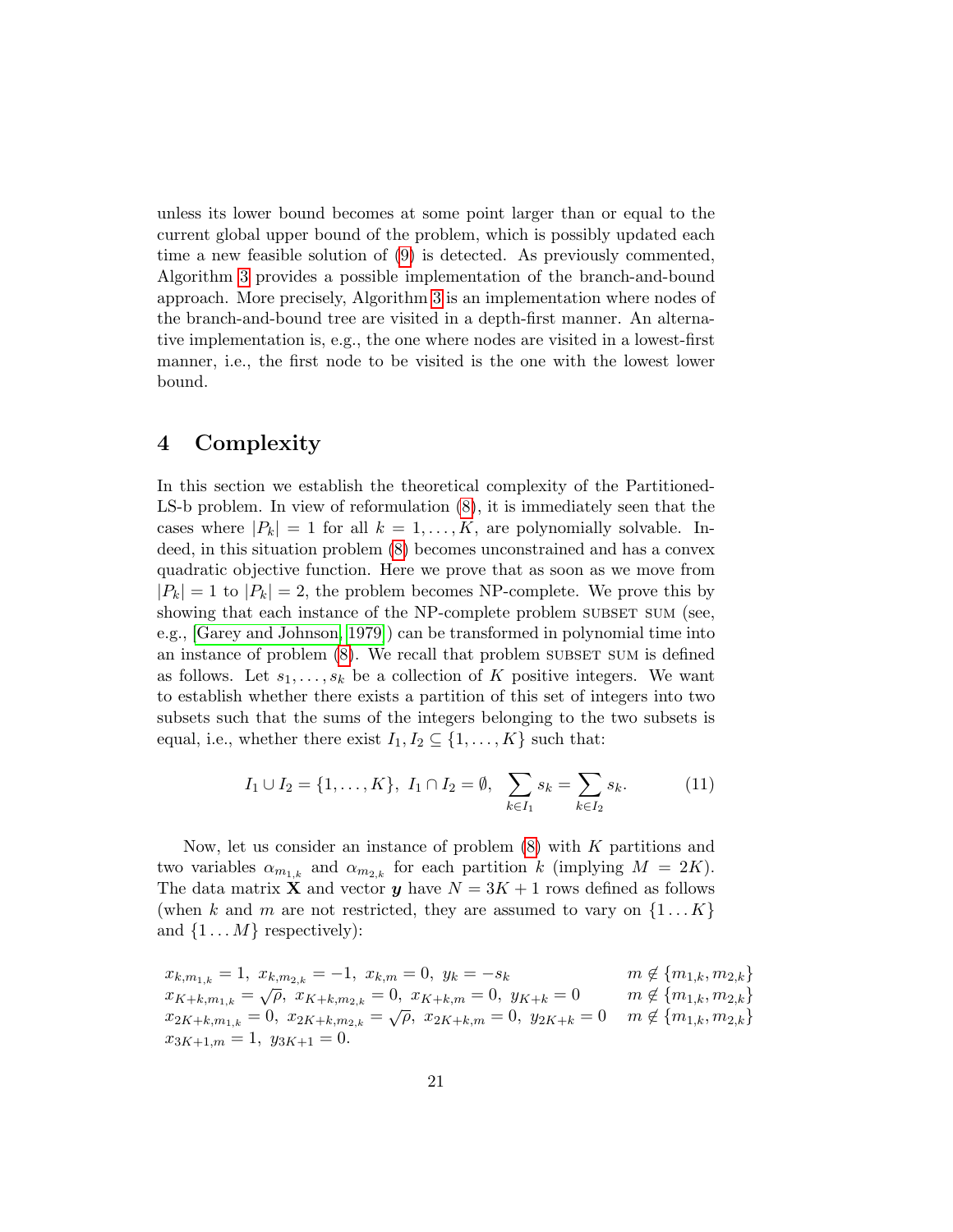<span id="page-21-0"></span>Algorithm 3: Pseudo code for a depth-first implementation of the branch and bound optimization of PartLS-opt.  $\mu$  is the current upper bound of the optimal value,  $\Sigma$  is the set of constraints associated to the current node. For the sake of simplicity, the algorithm returns only the optimal values. It is easy to modify it to keep track of the best solution as well. lower bound computes the relaxation of either [\(9\)](#page-18-1) or [\(10\)](#page-19-0) subject to the constraints in  $\Sigma$ and returns the lower bound lb (the lower bound itself) and  $\alpha$  (the values of the variables attaining it).

```
1 function PartLS-bnb (\mathbf{X}, y, \mathbf{P}, \mu, \Sigma)2 Q = X^T X3 q = -2X^T y4 q_0 = \boldsymbol{y}^T \boldsymbol{y}5
 6 lb, \alpha = \texttt{lower\_bound}(\mathbf{Q}, \mathbf{q}, q_0, \Sigma)7 if lb > \mu8 # No solution better than the upper bound
9 # can be found in the current branch
10 return \mu11 end
12
13 \boldsymbol{\nu} = \left( \sum_{i,j \in P_k} \max\{0, -\alpha_i \alpha_j\} \right)k
14 if \nu = 015 # optimal solution found for this branch
16 # we can avoid further splitting constraints
17 return lb
18 end
19
20 k = \arg \max_k v_k21
22 \Sigma_+ = \Sigma \cup \{ \forall i \in P_k : \alpha_i \geq 0 \}23 \Sigma_{-} = \Sigma \cup \{ \forall i \in P_k : \alpha_i \leq 0 \}24
25 \mu_+ = PartLS-bnb(\mathbf{X}, y, \mathbf{P}, \mu, \Sigma_+)
26 \mu_- = PartLS-bnb(X, y, P, min(\mu, \mu_+), \Sigma_-)
27
28 return min(\mu, \mu_+, \mu_-)29 end
```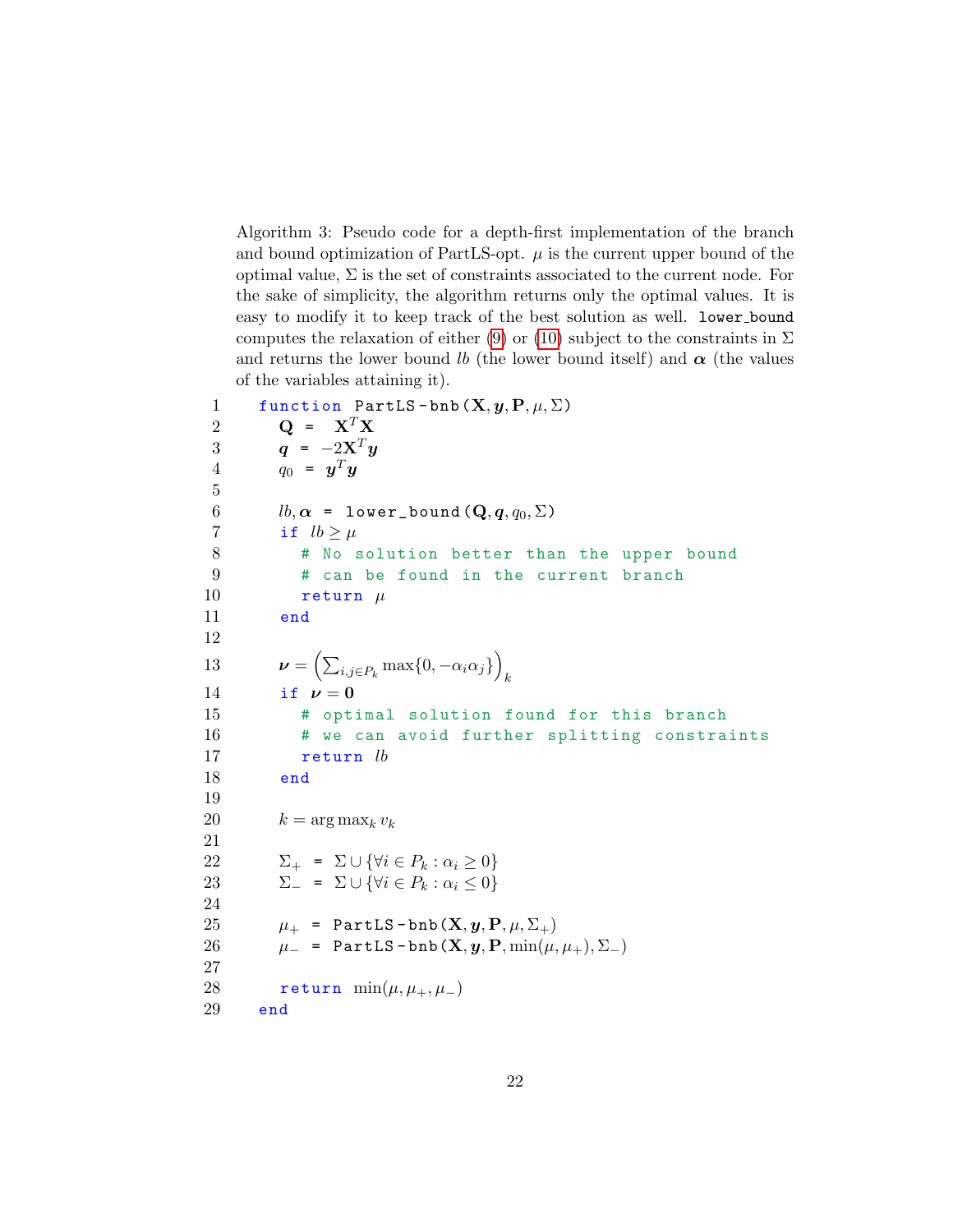When the values so defined are plugged into problem [\(8\)](#page-18-2) we obtain:

<span id="page-22-0"></span>minimize<sub>**α**</sub> 
$$
\sum_{k=1}^{K} (\alpha_{m_{1,k}} - \alpha_{m_{2,k}} - s_k)^2 + \rho \sum_{k=1}^{K} (\alpha_{m_{1,k}})^2 + \rho \sum_{k=1}^{K} (\alpha_{m_{2,k}})^2 + \left[ \sum_{k=1}^{K} (\alpha_{m_{1,k}} + \alpha_{m_{2,k}}) \right]^2
$$
 (12)  
s.t. 
$$
\alpha_{m_{1,k}} \alpha_{m_{2,k}} \ge 0 \quad \forall k \in \{1, ..., K\},
$$

with  $\rho > 0$ .

We prove the following theorem, which states that an instance of the subset sum problem  $(11)$  can be solved by solving the corresponding instance [\(12\)](#page-22-0) of problem [\(8\)](#page-18-2), and, thus, establishes NP-completeness of the PartitionedLS-b problem.

**Theorem 4** The optimal value of  $(12)$  is equal to

$$
\frac{\rho \sum_{k=1}^K s_k^2}{1+\rho},
$$

if and only if there exist  $I_1, I_2$  such that [\(11\)](#page-20-0) holds, i.e., if and only if the subset sum problem admits a solution.

Proof 4 As a first step we derive the optimal solutions of the following restricted two-dimensional problems for  $k \in \{1, \ldots, K\}$ :

<span id="page-22-1"></span>
$$
\begin{aligned}\n\minimize_{\alpha_{m_{1,k}}, \alpha_{m_{2,k}}} \quad & (\alpha_{m_{1,k}} - \alpha_{m_{2,k}} - s_k)^2 + \rho(\alpha_{m_{1,k}})^2 + \rho(\alpha_{m_{2,k}})^2 \\
& s.t. \quad & \alpha_{m_{1,k}} \alpha_{m_{2,k}} \ge 0.\n\end{aligned} \tag{13}
$$

This problems admits at least a global minimizer since its objective function is strictly convex quadratic. Global minimizers should be searched for among regular KKT points and irregular points. Regular points are those who fulfill a constraint qualification. In particular, in this problem all feasible points, except the origin, fulfill the constraint qualification based on the linear independence of the gradients of the active constraints. This is trivially true since there is a single constraint and the gradient of such constraint is null only at the origin. Thus, the only irregular point is the origin. In order to detect the KKT points, we first write down the KKT conditions:

$$
2(\alpha_{m_{1,k}} - \alpha_{m_{2,k}} - s_k) + 2\rho\alpha_{m_{1,k}} - \mu\alpha_{m_{2,k}} = 0
$$
  
-2( $\alpha_{m_{1,k}} - \alpha_{m_{2,k}} - s_k$ ) + 2 $\rho\alpha_{m_{2,k}} - \mu\alpha_{m_{1,k}} = 0$   
 $\alpha_{m_{1,k}}\alpha_{m_{2,k}} \ge 0$   
 $\mu\alpha_{m_{1,k}}\alpha_{m_{2,k}} = 0$   
 $\mu \ge 0$ ,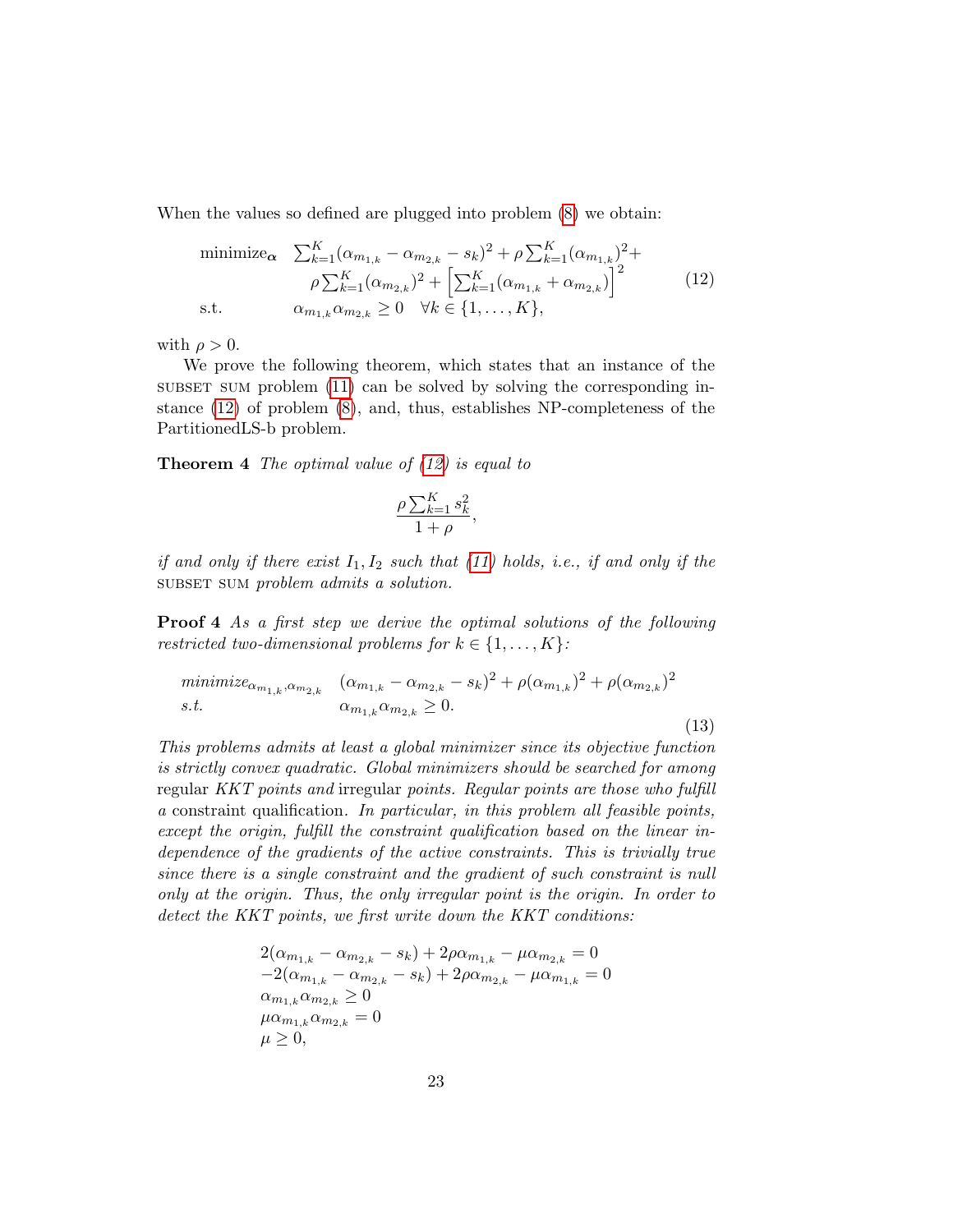where  $\mu$  is the Lagrange multiplier of the constraint. We can enumerate all KKT points of problem [\(13\)](#page-22-1). By summing up the first two equations, we notice that

$$
(\mu - 2\rho)(\alpha_{m_{1,k}} + \alpha_{m_{2,k}}) = 0,
$$

must hold. This equation is satisfied if:

- either  $\alpha_{m_{1,k}} + \alpha_{m_{2,k}} = 0$ , which implies  $\alpha_{m_{1,k}} = \alpha_{m_{2,k}} = 0$ , in view of  $\alpha_{m_1,k} \alpha_{m_2,k} \geq 0$ . As previously mentioned, the origin is the unique irregular point. So, it is not a KKT point but when searching for the global minimizer, we need to compute the objective function value also at such point and this is equal to  $s_k^2$ ;
- or  $\mu = 2\rho > 0$ , which implies, in view of the complementarity condition, that  $\alpha_{m_1,k} \alpha_{m_2,k} = 0$ , and, after substitution in the first two equations, we have the two KKT points

$$
\left(\frac{s_k}{1+\rho},0\right), \quad \left(0,-\frac{s_k}{1+\rho}\right)
$$

.

The objective function value at both these KKT points is equal to ρ  $\frac{\rho}{1+\rho}s_k^2$ , lower than the objective function value at the origin, and, thus, these KKT points are the two global minima of the restricted problem [\(13\)](#page-22-1).

Based on the above result, we have that problem

$$
\begin{array}{ll}\n\text{minimize}_{\alpha} & \sum_{k=1}^{K} (\alpha_{m_{1,k}} - \alpha_{m_{2,k}} - s_k)^2 + \rho \sum_{k=1}^{K} (\alpha_{m_{1,k}})^2 + \rho \sum_{k=1}^{K} (\alpha_{m_{2,k}})^2 \\
\text{s.t.} & \alpha_{m_{1,k}} \alpha_{m_{2,k}} \ge 0 \quad \forall k \in \{1, \dots, K\},\n\end{array}
$$

which is the original one [\(12\)](#page-22-0) without the last term  $\left[\sum_{k=1}^K (\alpha_{m_{1,k}} + \alpha_{m_{2,k}})\right]^2$ , and which can be split into the K subproblems  $(13)$ , has global minimum value equal to  $\frac{\rho \sum_{k=1}^{K} s_k^2}{1+\rho}$  and  $2^K$  global minima defined as follows: for each  $I_1, I_2 \subseteq \{1, ..., K\}$  such that  $I_1 \cap I_2 = \emptyset$  and  $I_1 \cup I_2 = \{1, ..., K\},$ 

$$
\alpha_{m_{1,k}}^\star=\left\{\begin{array}{ll} \frac{s_k}{1+\rho} & k\in I_1\\ 0 & k\not\in I_1,\end{array}\right.\quad \alpha_{m_{2,k}}^\star=\left\{\begin{array}{ll} -\frac{s_k}{1+\rho} & k\in I_2\\ 0 & k\not\in I_2.\end{array}\right.
$$

Now, if we replace these coordinates in the omitted term  $\left[\sum_{k=1}^K(\alpha_{m_{1,k}}+\alpha_{m_{2,k}})\right]^2$ , we have the following

$$
\left[\sum_{k=1}^{K} (\alpha_{m_{1,k}}^{\star} + \alpha_{m_{2,k}}^{\star})\right]^2 = \frac{1}{(1+\rho)^2} \left[\sum_{k \in I_1} s_k - \sum_{k \in I_2} s_k\right]^2,
$$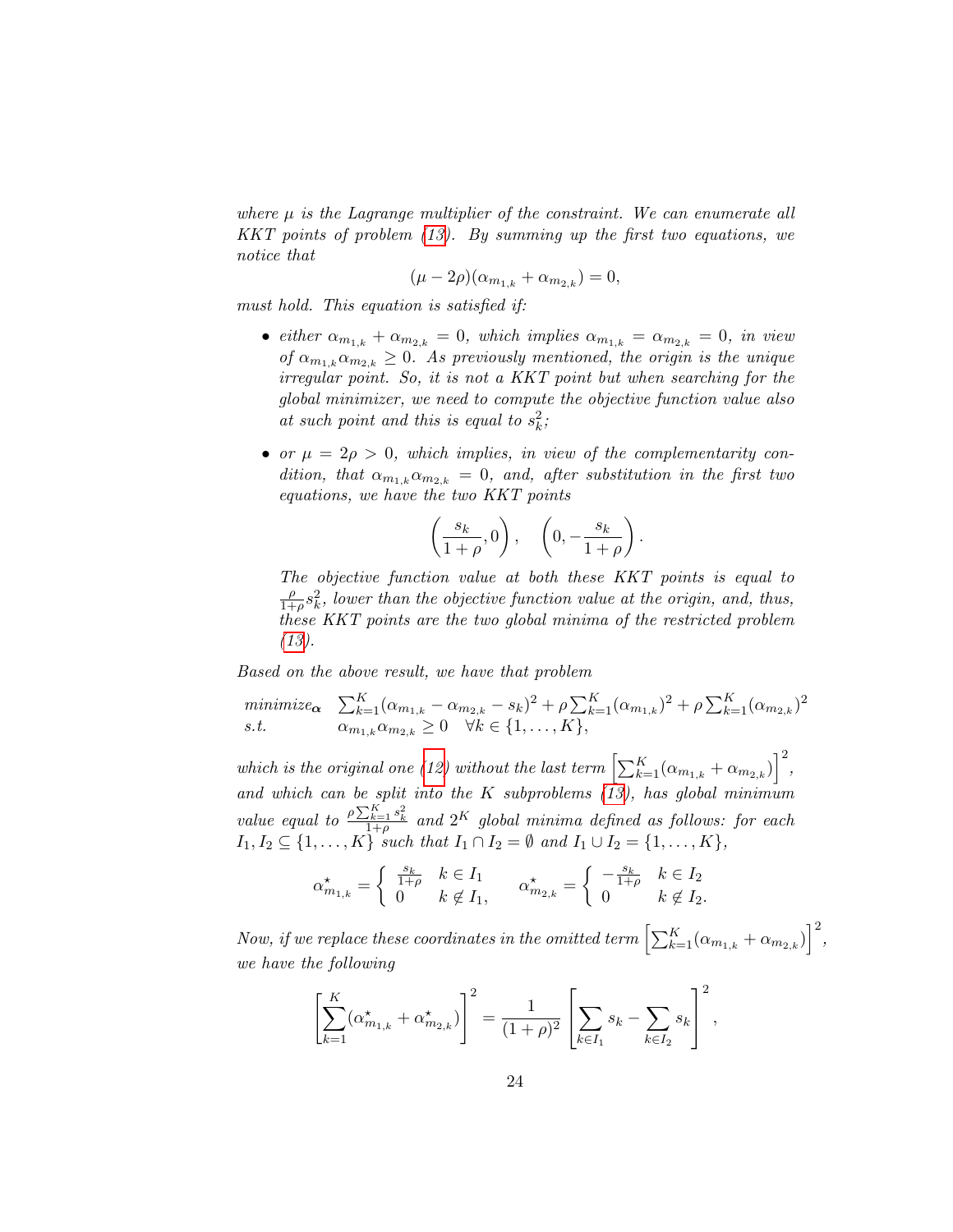which is equal to 0 for some  $I_1, I_2$  if and only if the SUBSET SUM problem admits a solution. As a consequence the optimal value of problem [\(12\)](#page-22-0) is equal to  $\frac{\rho \sum_{k=1}^{K} s_k^2}{1+\rho}$  if and only if the SUBSET SUM problem admits a solution, as we wanted to prove.

# <span id="page-24-0"></span>5 Experiments

While the main motivation of the proposed approach is interpretability, we do not provide here any direct measurement of this property. Unfortunately, interpretability is not easily measurable since its very notion has not yet been clearly defined and a multitude of different definitions coexist. Instead, we argue that the "grouped" model better matches the interpretability definition based on transparency (in both the simulatability and decomposability meanings, see [\[Lipton, 2016\]](#page-33-8)). In the following we will focus on the algorithmic properties of the two algorithms we presented in this paper, showing how they behave so to provide some insight about when one should be preferred over the other.

In all experiments, we set the regularization parameter  $\eta = 0.0$  (since we are not aiming at finding the most accurate regressor, we did not investigate other regularization settings).

We ran Algorithm [1](#page-12-0) in a multi-start fashion with 100 randomly generated starting points. The figures report the best objective value obtained during these random restarts along with the cumulative time needed to obtain that value (so the rightmost point will plot the cumulative time of the 100 restarts versus the best objective obtained in the whole experiment).

We repeated the experiment using two different values of parameter  $T$ (number of iterations), setting it to 20 and 100, respectively. So for a single random restart with  $T = 20$  (or  $T = 100$  $T = 100$  $T = 100$ ), Algorithm 1 will alternate 20 (100) times before returning. As one would expect, we shall see that increasing the value of parameter  $T$  slows down the algorithm, but allows it to converge to better solutions.

In order to assess the advantages/disadvantages of the two algorithms presented in this paper, we apply them to solve four partitioned least squares problems on the following datasets: Limpet, Facebook Comment Volume, Superconductivity, and YearPredictionMSD. We chose these datasets because of their relatively high number of features. In particular, the Limpet dataset had already been the subject of a block-relevance analysis in previous literature [\[Ermondi and Caron, 2012,](#page-32-5) [Caron et al., 2013\]](#page-32-1).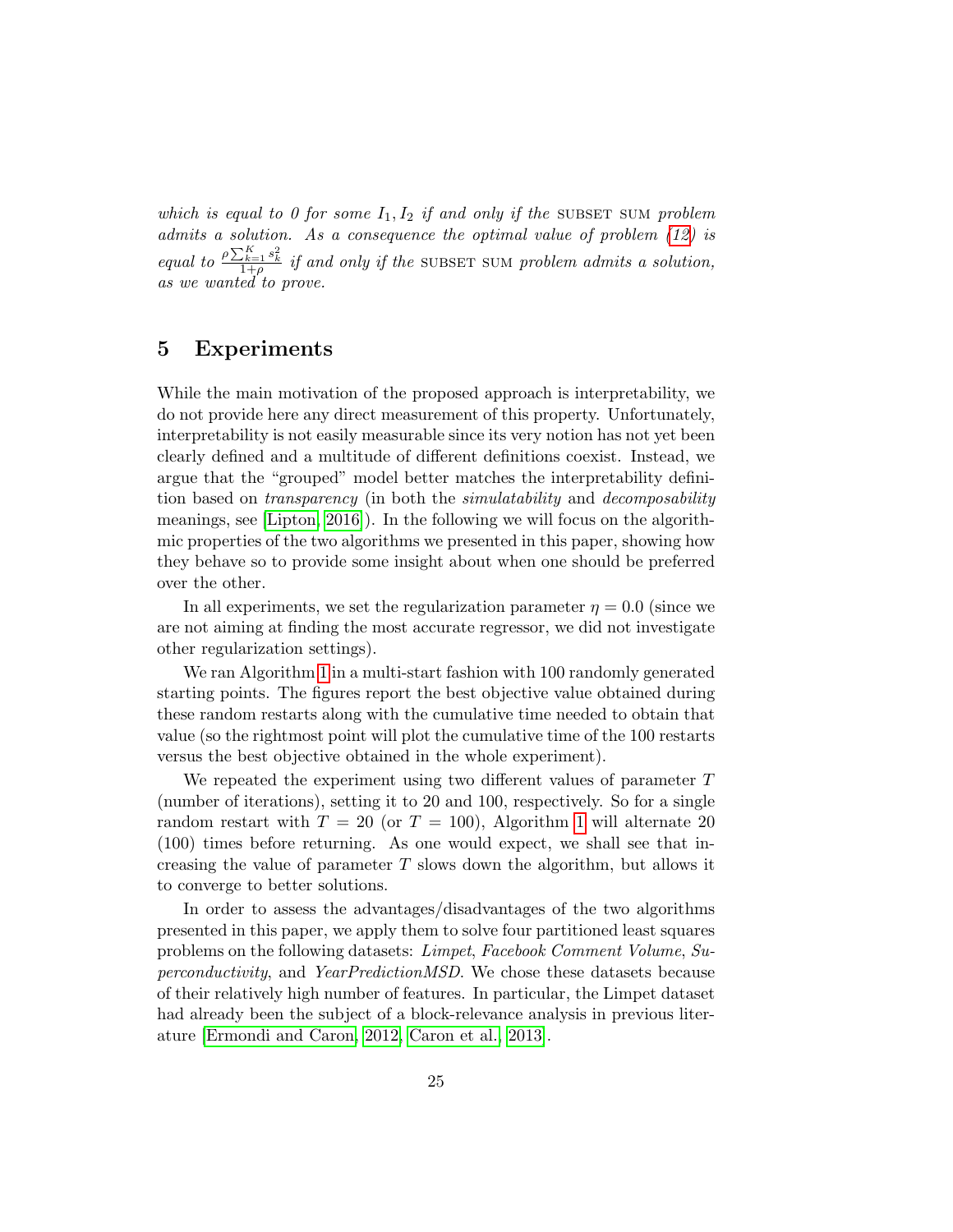### 5.1 Limpet dataset

This dataset [\[Caron et al., 2016\]](#page-32-6) contains 82 features describing measurements over simulated (VolSurf+ [\[Goodford, 1985\]](#page-33-9)) models of 44 drugs. The regression task is the prediction of the lipophilicity of the 44 compounds. The 82 features are partitioned into 6 groups according to the kind of property they describe. The six groups have been identified by domain experts and are characterized in [\[Ermondi and Caron, 2012\]](#page-32-5) as follows:

- Size/Shape: 7 features describing the size and shape of the solute;
- **OH2:** 19 features expressing the solute's interaction with water molecules;
- **N1**: 5 features describing the solute's ability to form hydrogen bond interactions with the donor group of the probe;
- O: 5 features expressing the solute's ability to form hydrogen bond interactions with the acceptor group of the probe;
- **DRY**: 28 features describing the solute's propensity to participate in hydrophobic interactions;
- Others: 18 descriptors describing mainly the imbalance between hydrophilic and hydrophobic regions.

This dataset, while not high-dimensional in the broadest sense of the term, can be partitioned into well-defined, interpretable groups of variables. Previous literature which employed this dataset has indeed focused on leveraging the data's structure to obtain explainable results [\[Caron et al., 2013\]](#page-32-1). We used as training/test split the same one proposed in [\[Caron et al., 2016\]](#page-32-6). Results are reported in Figure [1.](#page-26-0)

For this particular problem, the number of groups is 6 and PartLS-opt needs to solve just  $2^6 = 64$  convex problems. It terminates in  $\sim 1.4$  seconds reaching a value of the objective function of about  $4.3 \cdot 10^{-14}$  (note that the annotation "1e − 13" at the top of the plot denotes that all values on the y axis are to be multiplied by  $10^{-13}$ ). PartLS-alt (Algorithm [1\)](#page-12-0) in this particular case is doing very well. Even though the plot shows that PartLSopt reaches a better loss value, PartLS-alt starts already at a very low value of about  $3 \cdot 10^{-13}$  requiring a fraction of the time needed by its optimal counterpart. It is also worth noting that, despite the small changes in the objective value reached by the two algorithms, the configuration of the  $\alpha$ and  $\beta$  variables are substantially different.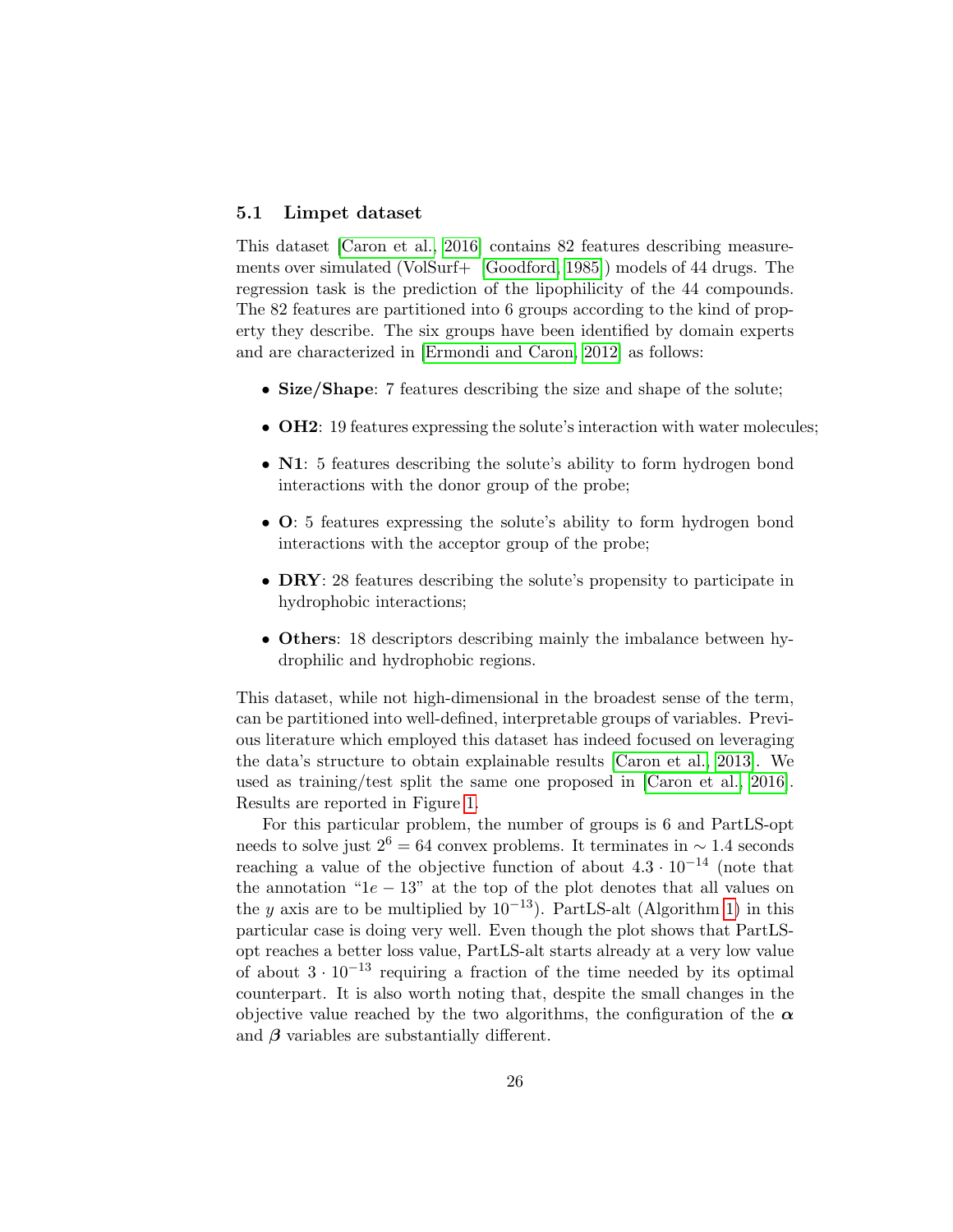

<span id="page-26-0"></span>Figure 1: Plot of the behavior of the two proposed algorithms on the Limpet dataset. PartLS-alt has been repeated 100 times following a multi-start strategy and in two settings  $(T=20 \text{ and } T=100)$ . Each point on the orange and blue lines reports the cumulative time and best objective found during these 100 restarts. Note that the objective values are to be multiplied by  $1e^{-13}$ .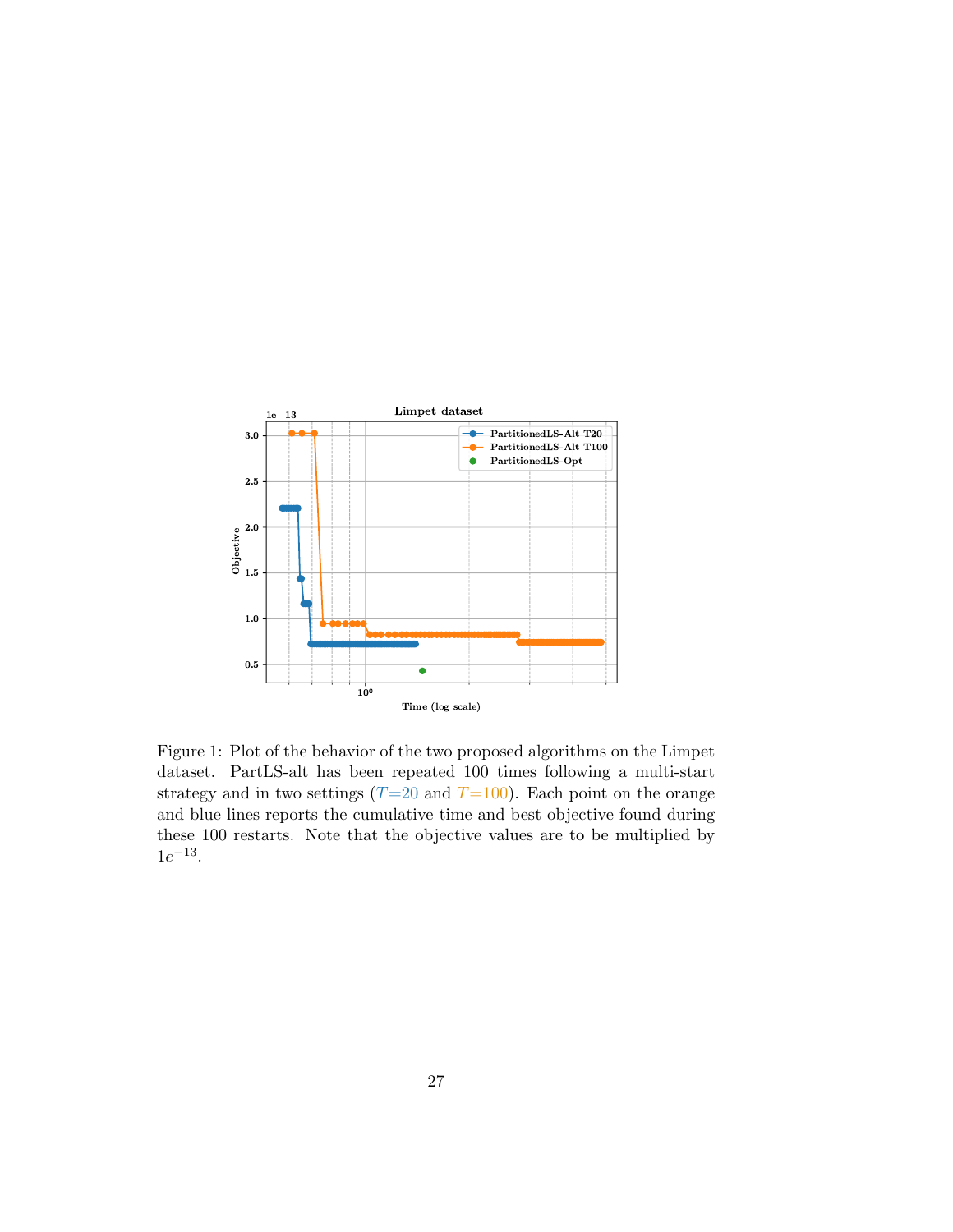### 5.2 Facebook Comment Volume Dataset

The Facebook Comment Volume dataset [\[Singh, 2016\]](#page-34-6) contains more than 40 thousand training vectors along with 53 features. Each sample represents a post published on the social media service by a "Facebook Page", an entity which other users can follow and "like" so to receive updates on their Facebook activity. Features range from the number of users which "like" and follow the page to the number of comments the post received during different time frames. We removed the column which indicated whether a post was a paid advertisement, as this feature only contained 0 values, i.e., no advertisements were collected. Then, we divided the features into 5 blocks, each containing 10 features save for the last one which contained 11 features. The task here is to predict how many comments the same post will receive in the next few hours. The dataset is hosted at the UCI repository [\[Dua and Graff, 2017\]](#page-32-2). To keep training time and memory usage low, we limited the training samples to the first 15000 examples of the training set. Experimental results can be found in Figure [2.](#page-28-0) On this dataset, PartLS-opt is able to find the highest quality solution in less than 5 seconds. PartLS-alt with  $T = 20$  finds a similar quality solution after about 7 seconds. PartLSalt with  $T = 100$  takes more than 3 minutes to converge to a comparable objective value.

### 5.3 Superconductivity dataset

The Superconductivity dataset contains 81 features representing characteristics of superconductors. The dataset contains 21264 examples. In our experiment we trained the model over the first 10000 examples. The task is to predict a material's critical temperature. The features are derived from a superconductor's atomic mass, density and fusion heat among others. We refer the reader to the original paper [\[Hamidieh, 2018\]](#page-33-10) for the specific details about the process. In our experiment we created 7 feature blocks with 10 features each and an additional one which contained 11 features. PartLSopt takes  $\sim$  47 seconds reaching an objective value of  $\sim$  2051. At about the same computational cost, PartLS-alt with  $T = 20$  reaches an objective of ∼ 2150. It will take the algorithm about  $\sim$  440 seconds to lower that figure to a loss objective value ( $\sim$  2072) comparable to the one obtained by PartLS-opt. Setting  $T = 100$  slightly improves the situation: after about 40 seconds the loss objective is  $\sim$  2117, which lowers to  $\sim$  2080 after  $\sim$  186 seconds and to  $\sim 2064$  after  $\sim 881$  seconds.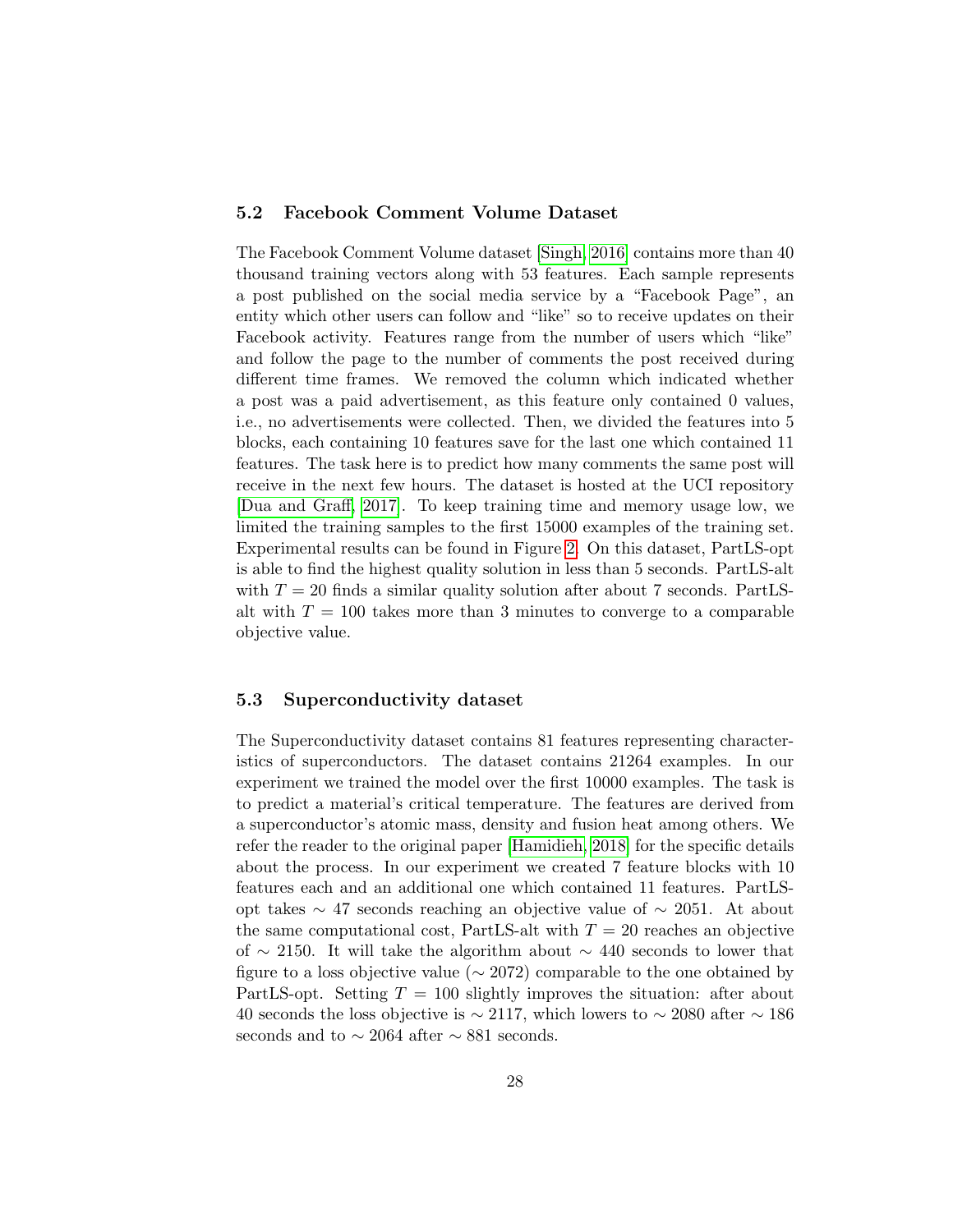

<span id="page-28-0"></span>Figure 2: Plot of the behavior of the two proposed algorithms on the Facebook Comment Volume dataset. PartLS-alt has been repeated 100 times following a multi-start strategy and in two settings  $(T=20$  and  $T=100)$ . Each point on the orange and blue lines reports the cumulative time and best objective found during these 100 restarts.

### 5.4 YearPredictionMSD Dataset

We also propose an experimentation on the YearPredictionMSD dataset. It is a subset of the Million Songs dataset [\[Bertin-Mahieux et al., 2011\]](#page-32-7). When compared with the original dataset, it has about half the examples (around 500 thousand) and instead of the raw audio and metadata 90 timbre-related features are included. As for the Superconductivity dataset, we limited our experimentation to the first 10000 examples. The target variable represents the year a song has been released in. In this dataset we experimented with 9 blocks of 10 to 12 features. PartLS-opt takes ∼ 130 seconds to reach the optimal loss at  $\sim$  920. PartLS-alt with  $T = 20$  is instead able to find a solution which is reasonably close ( $\sim$  922) to the optimal one in a much shorter time (around 20 seconds). When  $T = 100$  is used instead, PartLS-alt reaches a reasonable approximation only after ∼ 178 seconds.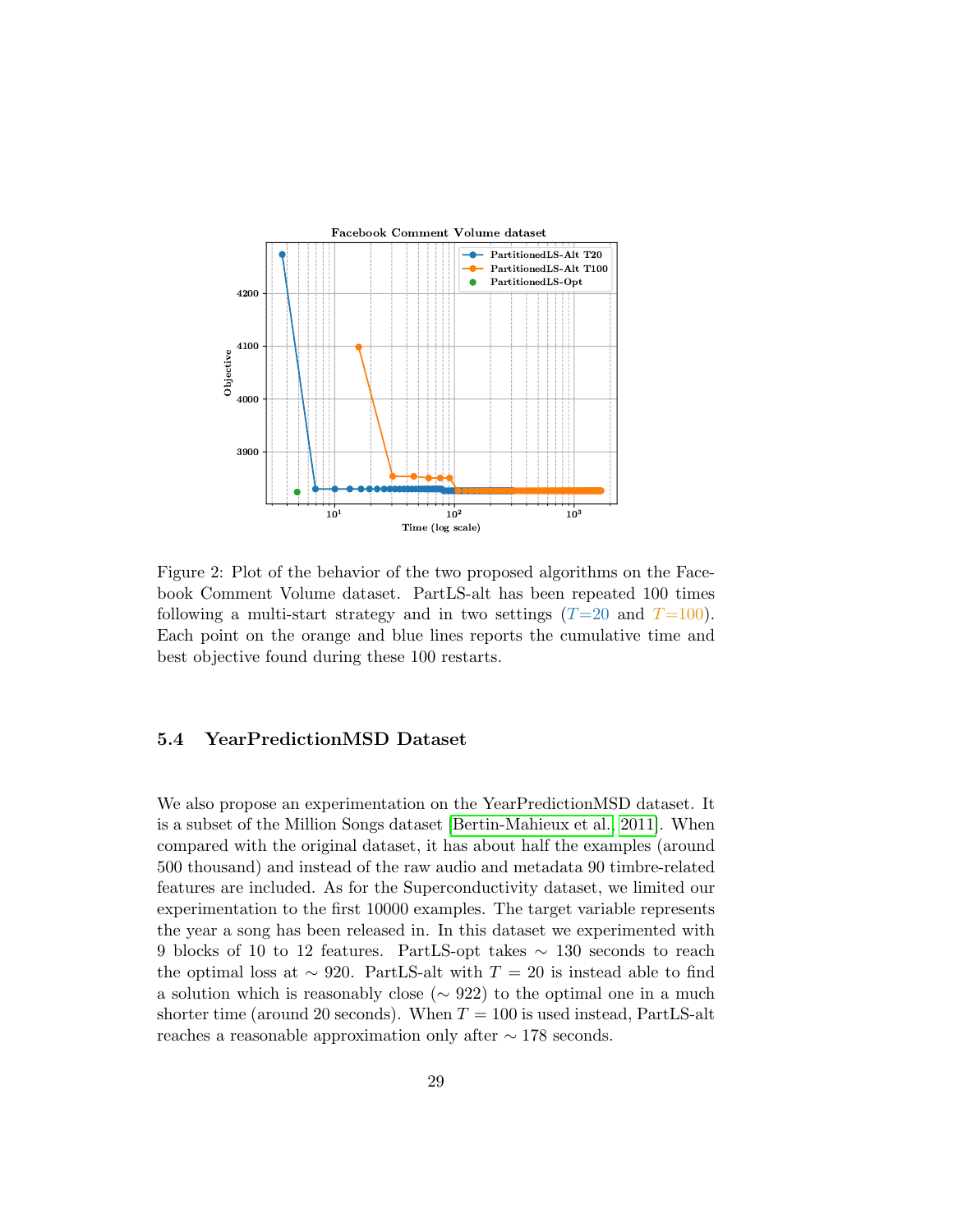

Figure 3: Plot of the behavior of the two proposed algorithms on the Superconductivty dataset. The PartLS-alt has been repeated 100 times following a multi-start strategy and in two settings  $(T=20 \text{ and } T=100)$ . Each point on the orange and blue lines reports the cumulative time and best objective found during these 100 restarts.

### 5.5 Experiment Summary

The experiments confirm that PartLS-opt retrieves a more accurate solutions, as expected by its global optimality property as established in Section [3.2.](#page-11-0) Depending on the dataset, this solution can be cheaper or more costly to compute when compared to the approximate solution obtained by PartLS-alt. Indeed, it is straightforward to observe that, in typical<sup>[2](#page-29-0)</sup> scenarios, the alternating least squares approach, PartLS-alt, is able to outperform PartLS-opt in terms of running time only when the total number of iterations (and, thus, the total number of convex subproblems to be solved) is smaller than  $2^K$ , i.e., the number of subproblems solved by PartLS-opt to compute the optimal solution. In our experimentation, this leads to solutions that may grossly approximate the optimal one. Our conclusion is that

<span id="page-29-0"></span><sup>&</sup>lt;sup>2</sup>In this informal argument we are assuming that each convex problem requires about the same amount of time to be solved. While this is not guaranteed, we believe that it is very unlikely that deviations from this assumption would lead to situations very different from the ones outlined in the argument.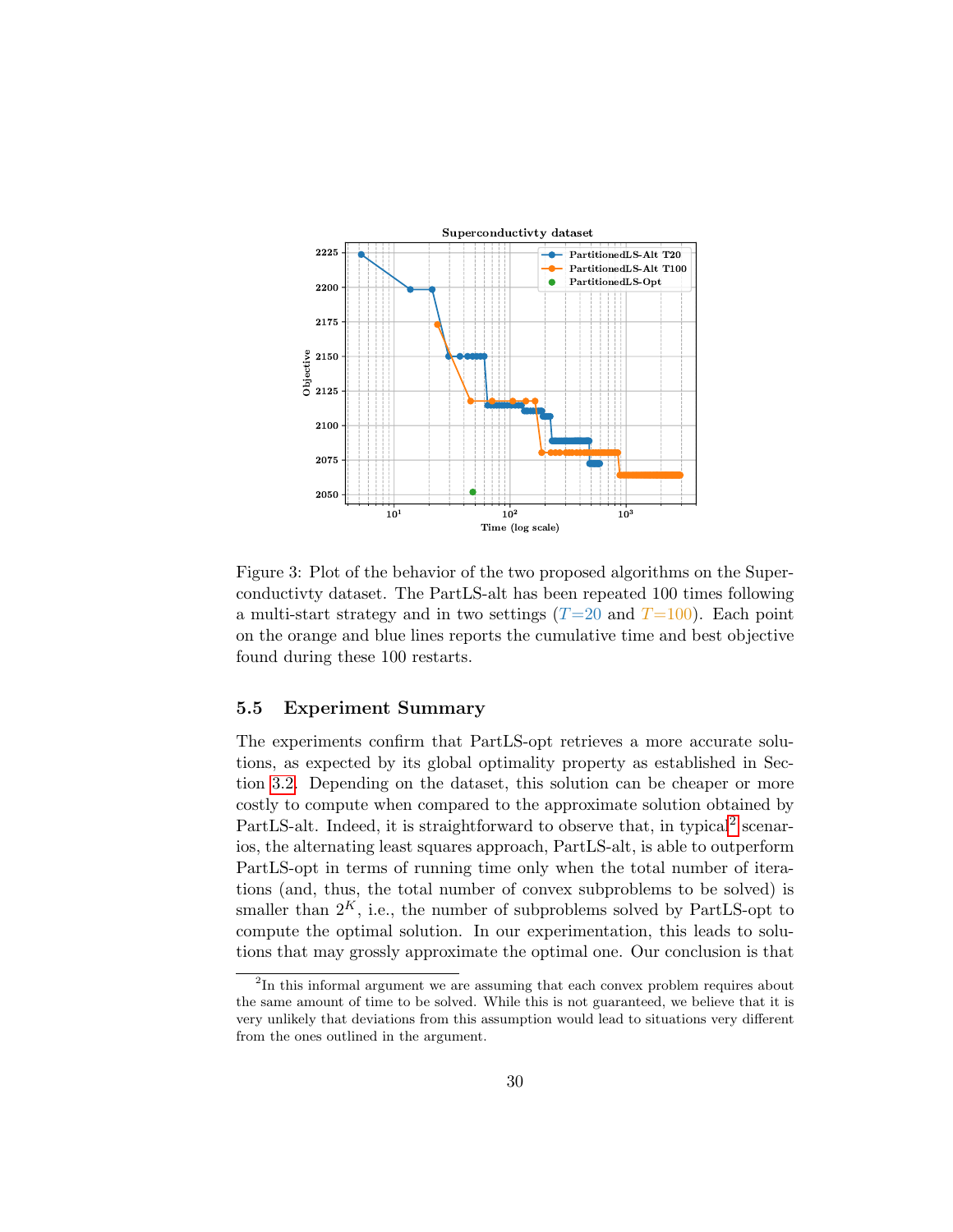

Figure 4: Plot of the behavior of the two proposed algorithms on the YearPredictionMSD dataset. PartLS-alt has been repeated 100 times following a multi-start strategy and in two settings  $(T=20 \text{ and } T=100)$ . Each point on the orange and blue lines reports the cumulative time and best objective found during these 100 restarts.

PartLS-opt is likely to be preferable in most cases. It returns an optimal solution in a reasonable amount of time, often even lower than the time required by Algorithm [1.](#page-12-0) Also, while we observed that the alternating algorithm is sometimes able to retrieve faster than PartLS-opt a solution that could be "good enough", its iterative nature can also lead to uncertainty.

Clearly there are cases where the number of groups or where the time required to solve a single convex problem is very large. In these cases, when approximate solutions are acceptable for the application at hand, PartLS-alt could be a very compelling solution. We conclude by noting that a use case with a large number of groups appears to us not very plausible. In fact, it could be argued that the reduced interpretability of the results defies the main motivation behind employing the Partitioned Least Squares model in the first place.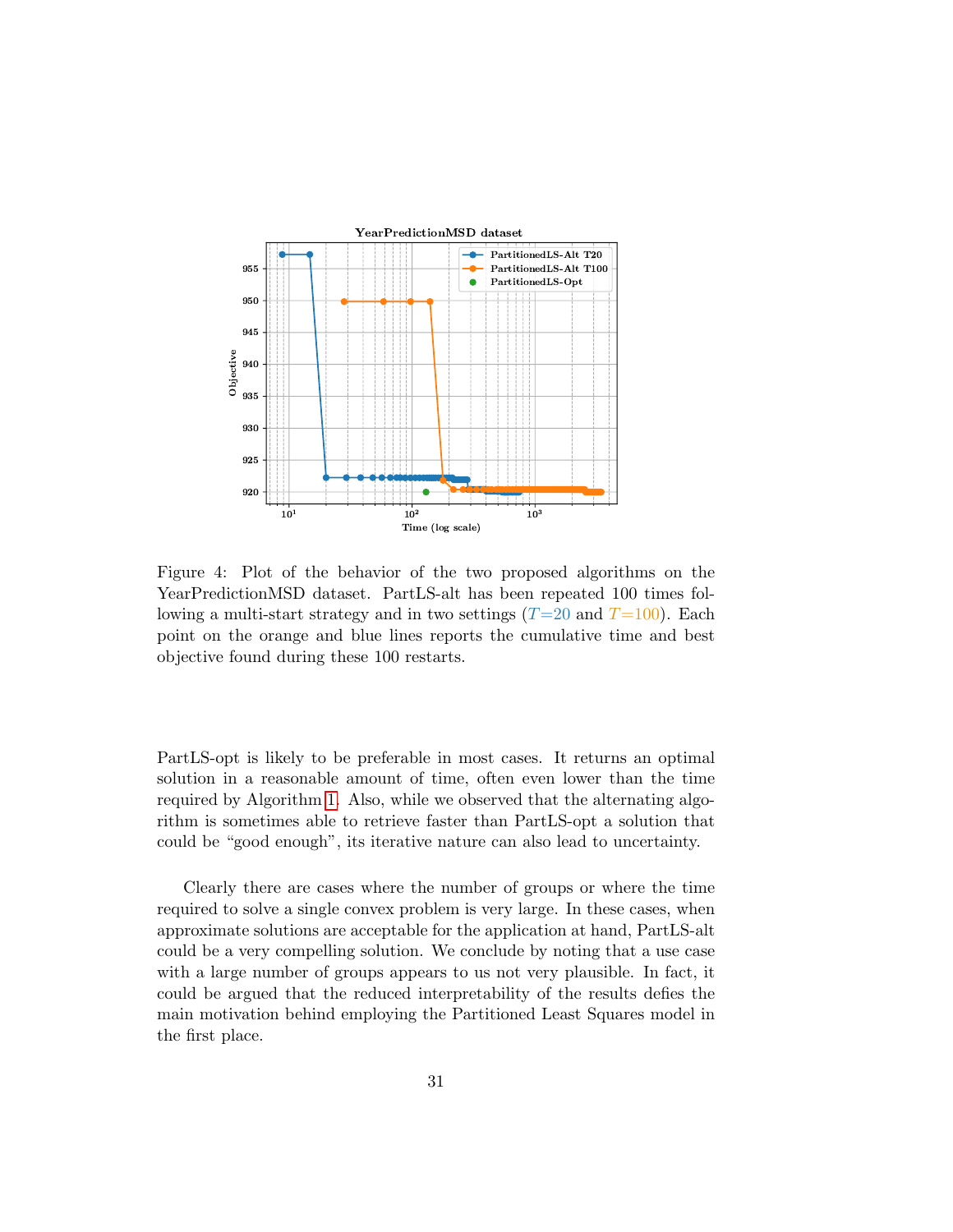### 6 Conclusions

In this paper we presented an alternative least squares linear regression formulation. Our model enables scientists and practitioners to group features together into partitions, hence allowing the modeling of higher level abstractions which are easier to reason about. We provided rigorous proofs of the non-convexity of the problem and presented PartLS-alt and PartLS-opt, two algorithms to cope with the problem.

PartLS-alt is an iterative algorithm based on the alternating least squares method. The algorithm is proved to converge, but there is no guarantee that the accumulation point results in a globally optimal solution. On the contrary, as experiments have shown, the algorithm can be trapped in a local minimizer and return an approximate solution. Experiments suggest that it could be faster and preferable to PartLS-opt in some circumstances (e.g., when the time needed to solve a single sub-problem is large and the application allows for sub-optimal answers).

PartLS-opt is an enumerative, exact, algorithm and our contribution includes a formal optimality proof. In our experimentation, we confirmed that it behaves very well under several different settings, although its time complexity grows exponentially with the number of groups. We argue that this exponential growth in time complexity should not impede its adoption: a large number of groups seems implausible in practical scenarios since it would undermine interpretability of the results and hence the attractiveness of the problem formulation. However, for the sake of completeness and to provide guidance to the interested reader, we provided a branch-and-bound solution that shares the same optimality guarantees of PartLS-opt. This latter formulation, depending on the actual structure of the problem as implied by the data, might save computation by pruning the search space, possibly avoiding to solve a large number of sub-problems. We intend to investigate the possible runtime benefits of such a strategy in future work.

# 7 Reproducibility

A Julia [\[Bezanson et al., 2012\]](#page-32-8) implementation of algorithms PartLS-alt and PartLS-alt is available at <https://github.com/ml-unito/PartitionedLS>; the code for the experiments is available at: [https://github.com/ml-uni](https://github.com/ml-unito/PartitionedLS-experiments-2) [to/PartitionedLS-experiments-2](https://github.com/ml-unito/PartitionedLS-experiments-2).

The repository for the experiments contains code to download and to preprocess the datasets (or the datasets themselves when not available for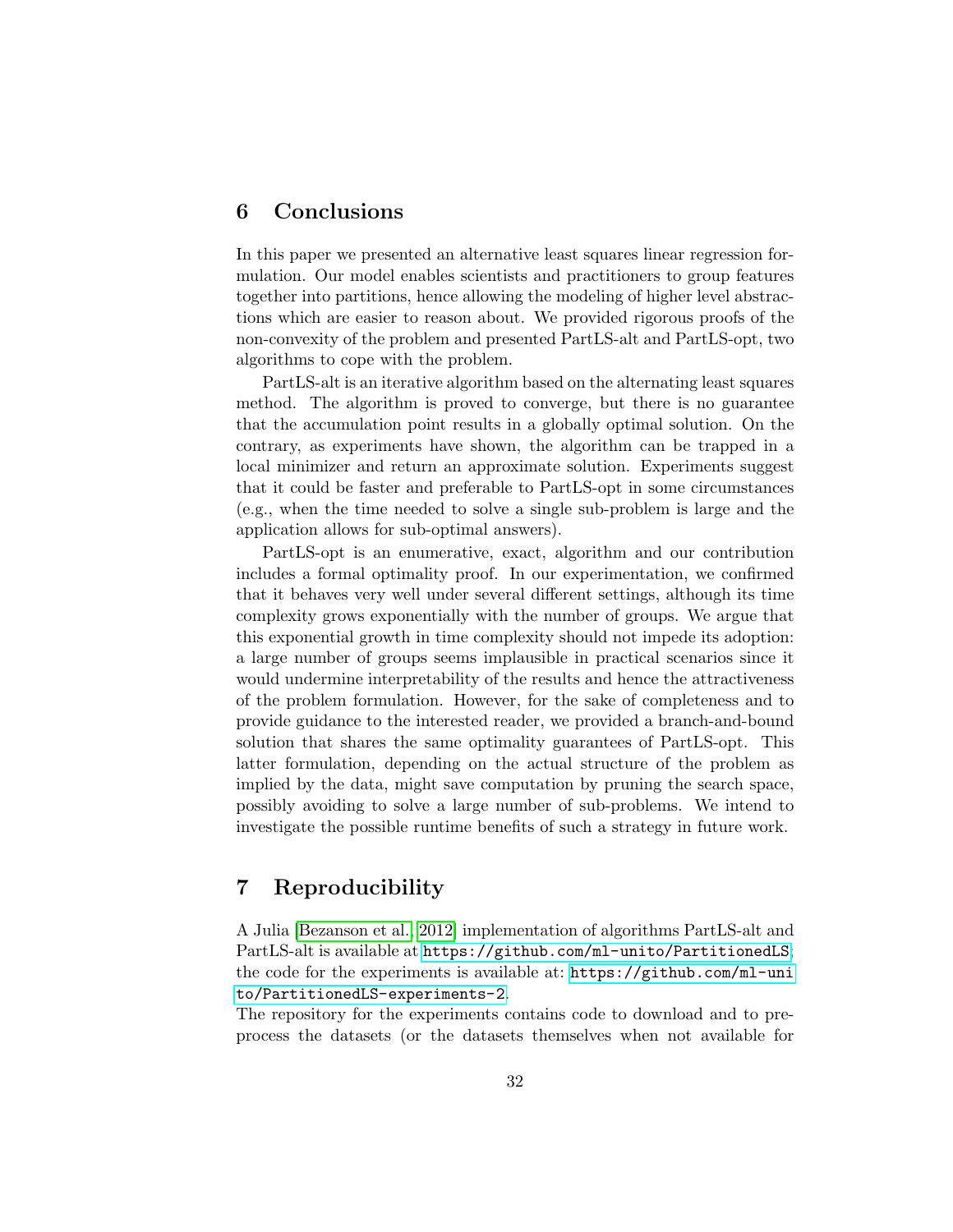downloading) as well as the scripts to actually launch the experiments. Preprocessing consists in packing the data in a format suitable for the algorithms and to partition the data as mentioned in Section [5.](#page-24-0)

# References

- <span id="page-32-3"></span>Herv Abdi. Partial least squares regression and projection on latent structure regression (PLS regression). WIREs Computational Statistics, 2(1), 2010.
- <span id="page-32-4"></span>Sergey Bakin. Adaptive regression and model selection in data mining problems. PhD thesis, School of Mathematical Sciences, Australian National University, 1999.
- <span id="page-32-7"></span>Thierry Bertin-Mahieux, Daniel P. W. Ellis, Brian Whitman, and Paul Lamere. The million song dataset. In *Proceedings of the 12th International* Conference on Music Information Retrieval (ISMIR 2011), 2011.
- <span id="page-32-8"></span>Jeff Bezanson, Stefan Karpinski, Viral B. Shah, and Adam Edelman. Julia: A fast dynamic language for technical computing. CoRR, 2012.
- <span id="page-32-0"></span>Rasmus Bro, Nicholaos D. Sidiropoulos, and Age K. Smilde. Maximum likelihood fitting using ordinary least squares algorithms. Journal of Chemometrics: A Journal of the Chemometrics Society, 16(8-10), 2002.
- <span id="page-32-1"></span>Giulia Caron, Maura Vallaro, and Giuseppe Ermondi. The block relevance (BR) analysis to aid medicinal chemists to determine and interpret lipophilicity. Med. Chem. Commun., 4, 2013.
- <span id="page-32-6"></span>Giulia Caron, Maura Vallaro, Giuseppe Ermondi, Gilles H. Goetz, Yuriy A. Abramov, Laurence Philippe, and Marina Shalaeva. A fast chromatographic method for estimating lipophilicity and ionization in nonpolar membrane-like environment. *Molecular Pharmaceutics*, 13(3), 2016.
- <span id="page-32-2"></span>Dheeru Dua and Casey Graff. UCI machine learning repository, 2017. URL <http://archive.ics.uci.edu/ml>.
- <span id="page-32-5"></span>Giuseppe Ermondi and Giulia Caron. Molecular interaction fields based descriptors to interpret and compare chromatographic indexes. Journal of Chromatography A, 1252, 2012.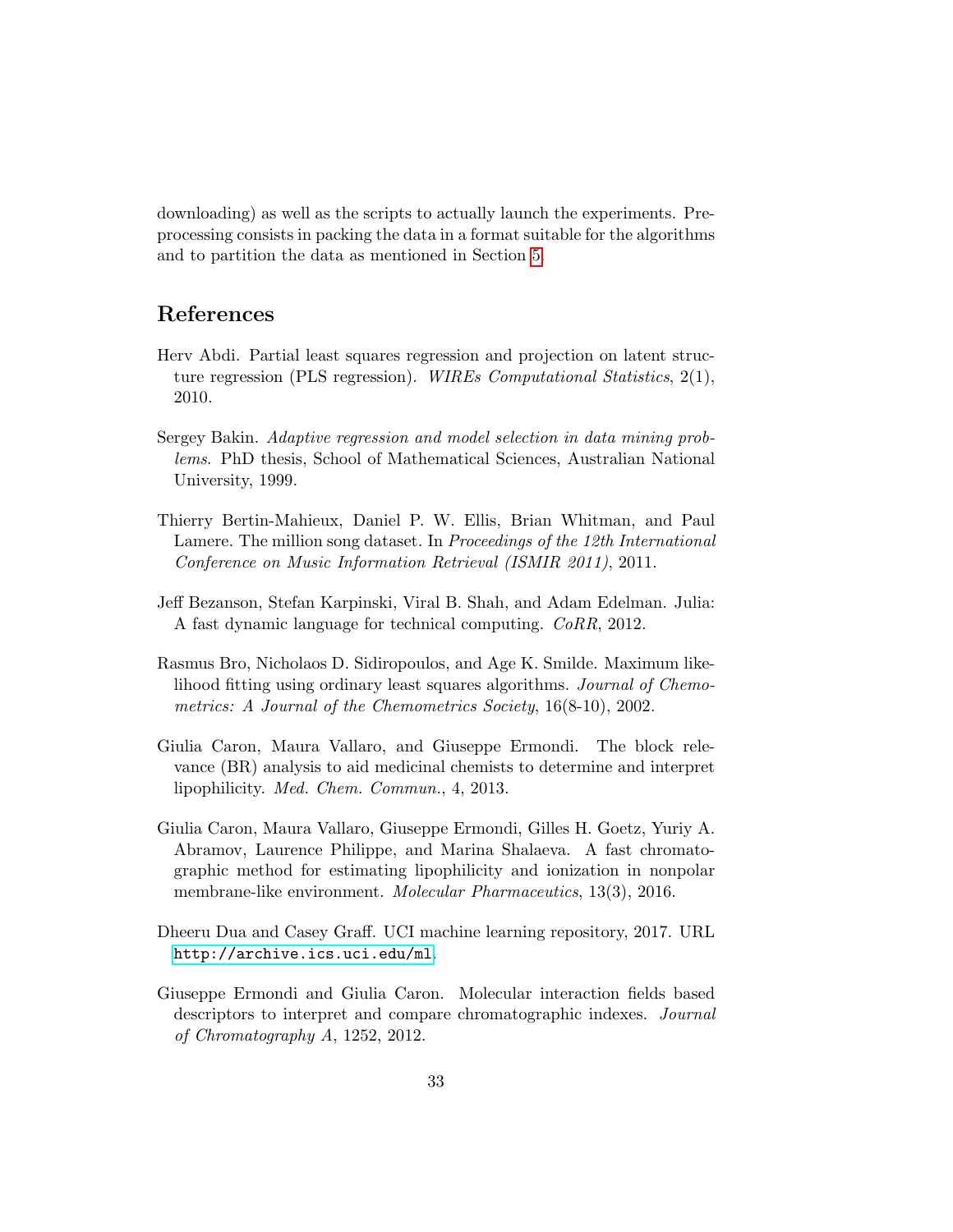- <span id="page-33-7"></span>M. R. Garey and D. S. Johnson. Computers and Intractability: A Guide to the Theory of NP-Completeness (Series of Books in the Mathematical Sciences). W. H. Freeman, 1979.
- <span id="page-33-2"></span>Carl Friedrich Gauss. Theoria combinationis observationum erroribus minimis obnoxiae/theory of the combination of observations least subject to errors, volume 11 of classics in applied mathematics. Philadelphia, PA: Society for Industrial and Applied Mathematics, 1995. (Original work published 1821).
- <span id="page-33-9"></span>P. J. Goodford. A computational procedure for determining energetically favorable binding sites on biologically important macromolecules. Journal of Medicinal Chemistry, 28(7), 1985.
- <span id="page-33-6"></span>Jochen Gorski, Frank Pfeuffer, and Kathrin Klamroth. Biconvex sets and optimization with biconvex functions: A survey and extensions. Mathematical Methods of Operations Research, 66, 2007.
- <span id="page-33-10"></span>Kam Hamidieh. A data-driven statistical model for predicting the critical temperature of a superconductor. Computational Materials Science, 154: 346–354, 2018.
- <span id="page-33-4"></span>Jian Huang, Patrick Breheny, and Shuangge Ma. A selective review of group selection in high-dimensional models. Statistical science: a review journal of the Institute of Mathematical Statistics, 27(4), 2012.
- <span id="page-33-0"></span>Michael D. Intriligator, Ronald G. Bodkin, and Cheng Hsiao. Econometric models, techniques, and applications. Prentice-Hall Englewood Cliffs, NJ, 1978.
- <span id="page-33-1"></span>Takashi Isobe, Eric D. Feigelson, Michael G. Akritas, and Gutti Jogesh Babu. Linear regression in astronomy. The astrophysical journal, 364, 1990.
- <span id="page-33-3"></span>Eugene L. Lawler and David E. Wood. Branch-and-bound methods: A survey. *Operations research*, 14(4), 1966.
- <span id="page-33-5"></span>Charles L. Lawson and Richard J. Hanson. Solving least squares problems, volume 15. Siam, 1995.
- <span id="page-33-8"></span>Zachary Lipton. The mythos of model interpretability. Communications of the ACM, 61, 2016.